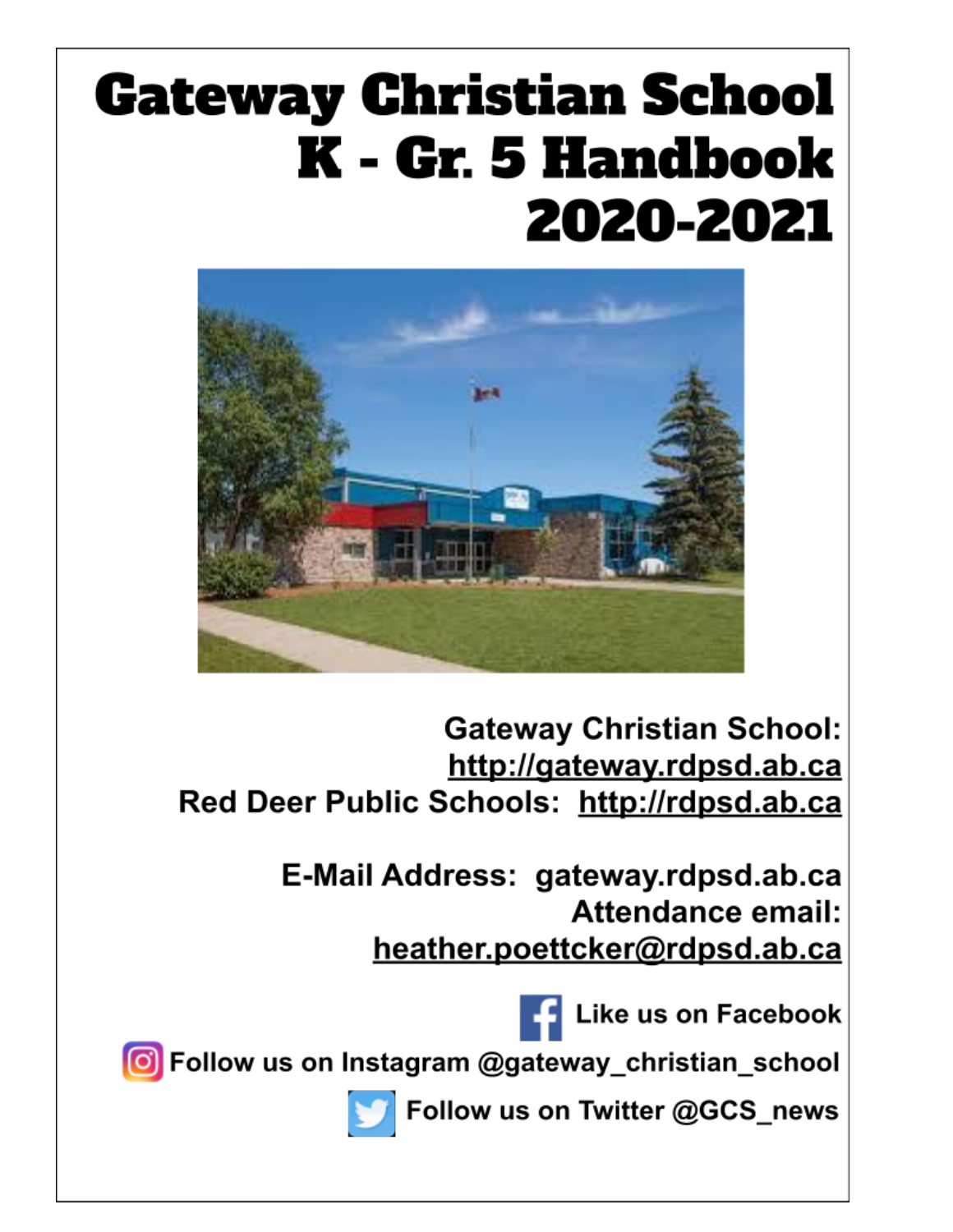#### **Gateway Christian School**

Our school's story started in 1968 with a total of 22 students in grades 1-4. Today, we serve more than 777 students, ranging in age from 5-18 years, and spanning kindergarten through grade 12. Although our school has undergone many changes throughout the years, our desire to be a uniquely Christ-centred school has not wavered. Christian education is not just about a Christian way of understanding; it's about a Christian way of living.

We believe that we are all part of a big story that started a very long time ago, which is still continuing today. The pattern within that story consistently shows creation, fall, redemption and restoration. It is God who created all things, and His story is important to understand, so that we recognize that we play a part in it. As a staff, we will provide a variety of learning opportunities where students can achieve skills, knowledge and abilities in a context that compels them to connect what they are learning to God's story.

We look forward to working with you and your family throughout the school year in order to provide a productive and safe learning environment that supports the achievement of student success and brings glory to God.

#### **Gateway Christian School is a Christian School because:**

- of the Christian approach to relationships which focuses on mutual respect and love for each other as God's unique creations.
- its school rules and guiding principles are based on biblical guidelines meant to structure a truly liberated life in Christ's kingdom.
- our focus is on God's glory, His love and our response to those free gifts.
- we ourselves, in our various groupings as a "community under Christ" are committed to working together (parents, teachers and students) in the nurturing tasks before us.

#### **Teaching for Transformation**

At Gateway we believe that the special calling of the Christian school teacher is to help students to see where and how God is working. The truth that God is sovereign and Jesus Christ is Lord over All Things, must serve as the key teaching, the core curriculum, in every Christian School Classroom. The entire creation can be understood only in relation to God. He's there - we just have to help students discover him! Our staff's job is to walk alongside them, helping them to uncover God's truth that exists everywhere in creation. Christian Education is and must be about God - knowing Him in all ways and glorifying Him in all Things. As Christian teachers in a Christian school we are in the unique and important position of guiding, nurturing and challenging students to respond to God's invitation to become Kingdom builders, to transform the world. We eagerly take on the task of nurturing a "peculiar people - a people who desire the kingdom of God" (Smith 34) and take on their life as an expression of that desire" (TfT Guidebook pg 6). Teaching for Transformation is the model through which teachers develop learning experiences with the goal of helping students see and better understand God's story as well as their role in it. Teachers use storylines, throughlines and formational learning experiences to help reveal God and invite students to be a part of His story each day.

## **THROUGH LINES**

TfT can be summarized through the phrase: "See the Story: Live the Story" We need to recognize that we are all part of God's Story. We are part of His Grand Narrative! And we are all invited to play a role in this unfolding Story. Once we know this fact, then our next step is to figure out how to play our part in this Story. TfT provides 11 ways to think about this and we call these ways Throughlines. We can be on the lookout for Throughlines in all areas of our life: on a walk outdoors, in the media that we consume, in the science that we study, in the books that we read. But it is not enough to just talk about the Throughlines, we need to invite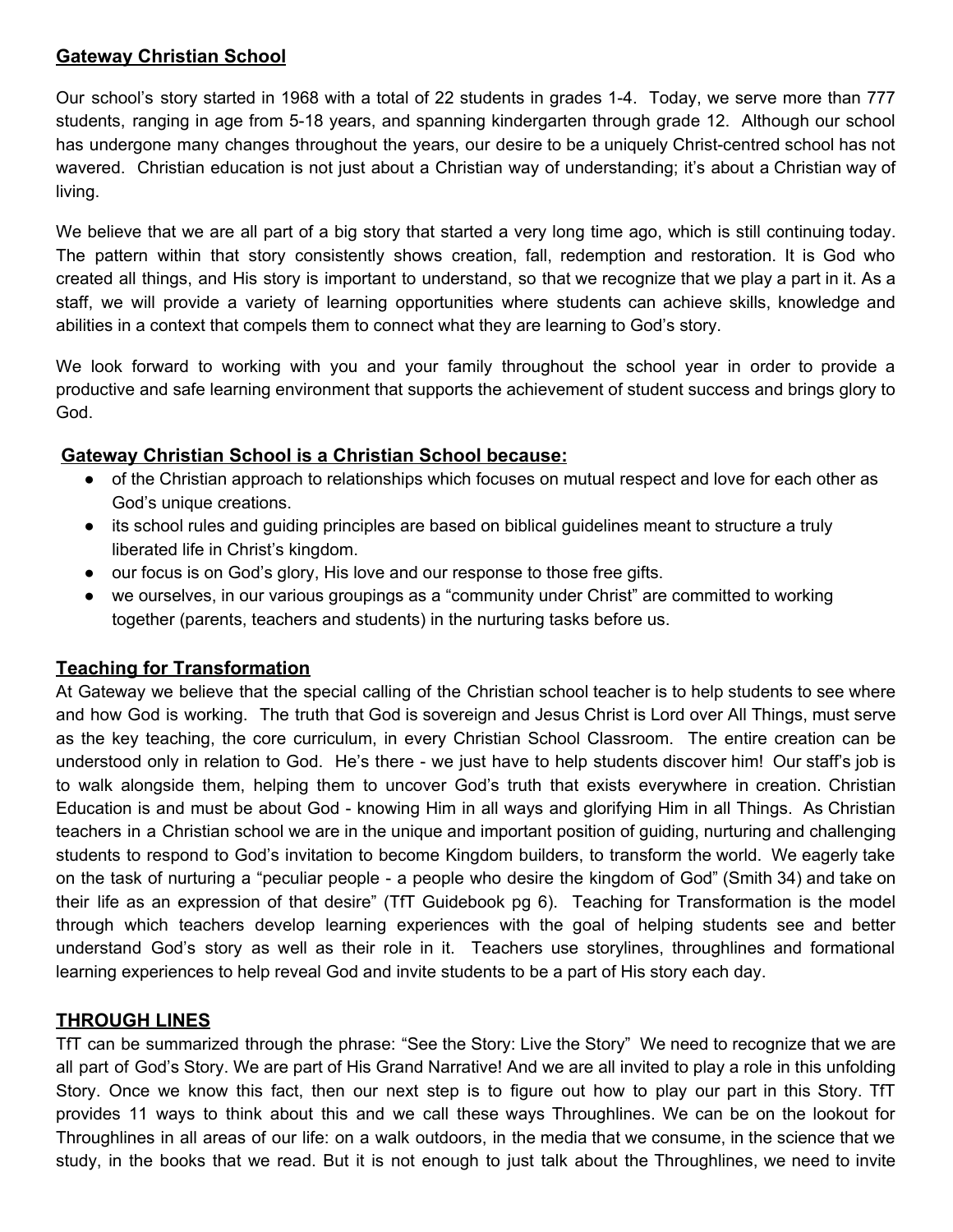students to BE the Throughlines. For example, as we learn about Community Building, we need to create opportunities to BE Community Builders. At Gateway, teachers work to provide opportunities for students to not only learn about what a certain throughline means but opportunities to practice living out these 'roles' as we play our part in God's story.

1. **Beauty-Creator**: We will create beauty that praises God and enriches our world. Creation shouts that our God loves diversity, complexity, and creativity. As image bearers of a creative God, we will glorify and praise God by creating that which is beautiful and pleasing to Him.

2. **Order-Discoverer:** We see God's fingerprints all over creation. When we read the creation account we read a story of God creating order out of chaos. There is a purpose in God's creation and we are able to discover this amazing order within creation. One of the inescapable conclusions for everyone must be "Wow! God had an amazing plan for all of this!"

3. **Justice-Seeker:** We will act as agents of restoration. The world is not as God intended it to be and we must learn to see the injustices - but it can't stop there! We need to act as agents of restoration by both identifying and responding to injustices. We must take on this responsibility and rejoice in the glimpses of the kingdom we get from this task.

4. **Idolatry-Discerner**: We need to learn to "read" a worldview by asking questions about what is being portrayed in regard to culture, values and belief systems. Through the curriculum we will be challenged to identify, understand and expose the idols of our time and times past. We want to test ideas against the Biblical story and be truth seekers and speakers.

5. **Creation-Enjoyer:** We will celebrate God's beautiful creation and give testimony to the presence of God in creation. We need to stop, look, and be amazed! We must create opportunities to see the beauty, delicacy, oddity and miracle in everyday things. Ordinary things become extraordinary when seen in a new way!

6. **Earth-Keeper:** We will respond to God's call to be stewards of all of creation. We need to reclaim and relearn how to respectfully treat the universe and all things contained in it. It is about the challenge of living lives that balance our wants and needs with those of other people, people living in other areas of the world and those still to come. This is a matter of respecting God and it is our responsibility.

7. **Faith-Nurturer:** We will understand that living in God's story means that we pursue an intimate relationship with God by reading the Bible, praying and worshipping Him. As we learn more about who God is, who we are, and his rescue plan, our relationship with him grows. As well, we are called to be faith nurturers; children of God who model a life of faith and invite others to live in God's story.

8. **Image-Reflector:** We bear the image of God in our daily lives. Being an image bearer isn't something we do, it is deeper than that. Image bearers are what we are. We reflect God's image and we learn to see God's image in others. The more Christ-like our actions are, the more clearly Christ's light shines in the dark parts of this world.

9. **God-Worshiper:** We will see that worshipping God is about celebrating who God is, what God has done and is doing, and what God has created. It is literally about standing in awe and wonder of God and His promises. We see this worship as a way of life.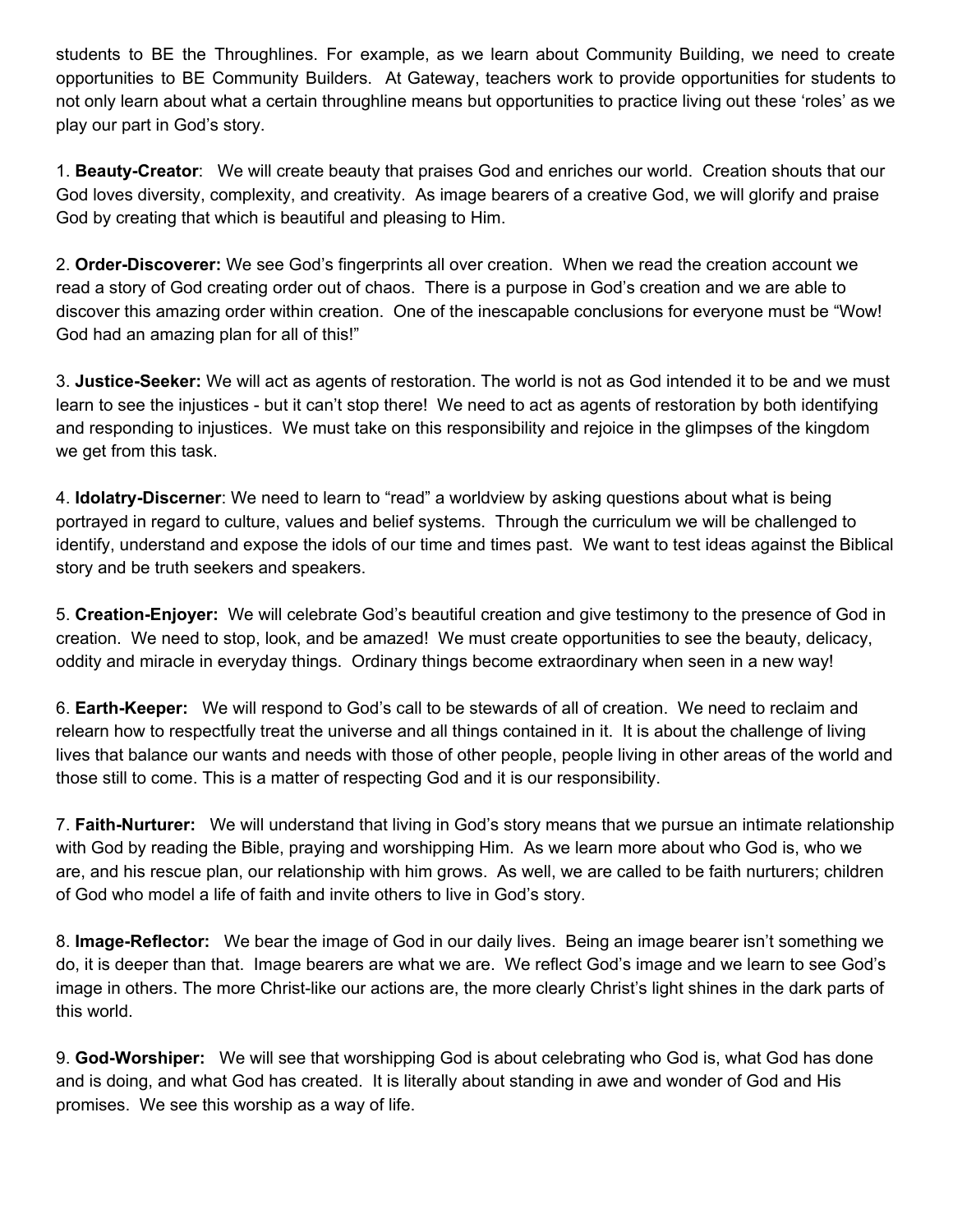10. **Servant-Worker**: We will learn to serve others by working actively to heal brokenness and bring joy and shalom. We need to look for ways to affect change, improve situations for people, build community, and meet needs. We are called to take action; using the gifts of ideas, materials, skills and awareness that God has given. Being "salt and light" means our faith needs to be expressed in our work.

11. **Community-Builder:** We will be active pursuers and builders of community, in our classrooms, in our neighborhoods, and in the global village we are a part of. We need to learn to pursue shalom - to be active and eager examples of peace-filled communities. Our school will be a community of grace where we will learn to walk and work together in peace.

# **PROGRAM of STUDIES**

Gateway Christian School follows the Alberta curriculum in terms of topics and skills taught at each level. "Grade-at-a-Glance" summaries are available at

<http://www.learnalberta.ca/content/mychildslearning/index.html>

►We are distinctly Christian because of our examination of these topics through our Christian worldview using the Teaching for Transformation model.

►Our work is also supported by teacher guides published by Christian Schools International and/or the Prairie Centre for Christian Education (PCCE).

## **LEARNALBERTA WEBSITE**

www.learnalberta.ca is a resource website for teachers, students & parents. The password for Red Deer Public Schools is

**Username: LA52 / Password: 3340**

## **GATEWAY SOCIETY FOR CHRISTIAN EDUCATION (GSCE)**

In 1954, the Red Deer Christian School Society was founded by a group of concerned individuals who wanted a place where their children would receive a Christ based education. The school opened its doors in 1968 to 22 grade 1-4 students. The school was run in all aspects by the society until 1999 when it became part of Red Deer Public School District. Since then, the school has become Gateway Christian School and the society has become the Red Deer Society for Christian Education. The society changed its focus from the day to day operations of the school to ensuring that the Christian aspect of the program is maintained and upheld. Until June 30, 2013, the society ran busses for day to day transportation. They promote the furtherance of Christian education through the distribution of funds from their endowment fund. They sponsor staff appreciation events throughout the school year.

**Their mission is to encourage and facilitate Christian education and lifelong learning in our community, and to ensure that Gateway Christian School provides an accessible, Christ centered education so that students are equipped and encouraged to serve God joyfully in every area of life.**

Here is a little information on the Society:

- ►They are a group of Gateway parents.
- ►They are passionate about Christian Education and students experiencing and understanding more about God throughout their day.

►Their four priorities:

- Community Building
- Relationship with RDPSD
- Living out God's Story (TFT)
- Fundraising and Fiscal Responsibility

►They are committed to supporting RDPSD and Gateway Christian School.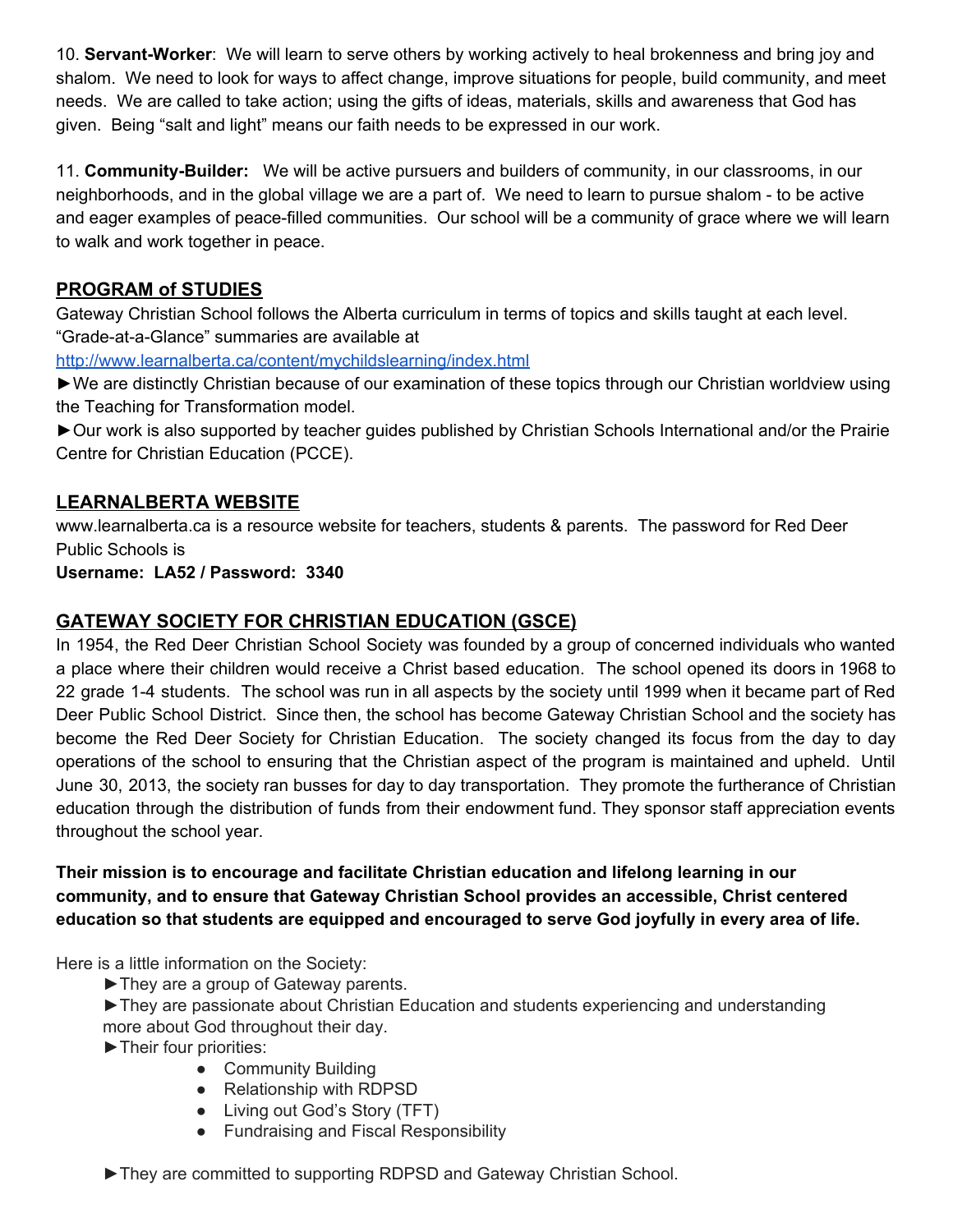►Their goals: Joyful Service, Spiritual Formation, Christ Centered Education, Influential Voice, and Community Involvement.

Parents are invited to become a member, attend their annual general meetings and even join the board of directors.

#### **DAILY SCHEDULE**

Kindergarten – Gr. 5 First bell 8:30 Period1 8:36 – 9:11 Period 2 9:11 – 9:46 Period 3 9:46 – 10:21 RecesS 10:21 – 10:37 Period 4 10:37 – 11:13 Period 5 11:14 – 11:50 Lunch 11:50 – 12:40 Period 6 12:40 – 1:16 Period 7 1:17 – 1:52 Period 8 1:53 – 2:28 Period 9 2:28 – 3:03 Homeroom 3:03 – 3:14

## **STAFF**

Principal: Geannette Lehman Vice-Principal: Chris Koom Vice-Principal: Carolyn Stolte

Kindergarten Teachers: Suzanne Burnett, Stacey Lodewyk & Madalyn Smith Gr. 1 Teachers: Miranda Moltzahn, Laura Verburg & Jobena Westera Gr. 2 Teachers: Rebecca Allan, Jenna Parsons & Donelda Schultz Gr. 3 Teachers: Ger Klootwyk, Hannah Raju & Karen Wolfmeyer Gr. 4 Teachers: Alex Dennis, Kerrie-Ann Dalstra & Abe Tuazon Gr. 5 Teachers: Jim Driedger, Amy McAllister & Eric Mueller PE Teacher: Carol Graham French Teacher: Corinna Van Niejenhuis Art/Music Teacher: Sandy Rhoad

Learning Assistant Teachers: Tracey Jamieson & Lynette Loonstra

Educational Assistants: Lois Andersen, Shelley Arthur, Savannah Bergesen, Amanda Constanza, Natalie Deschenes, Desiree Hartog, Teresa Genova, Lani Morgan, Sharla Nimchuk, Katrina Robinson, Nicole Stole & Lynnette Veuger.

Instruction Assistant / Worship Coordinator: Cherilyn Strom Librarian: Cathy Vaartstra Community Liaison Worker: Kirsten Jensen Counsellor: Cara McGinnis Practicum Placement Counsellor: Lindsay Hawrylak

## **OFFICE HOURS**

8:00 a.m. - 4:00 p.m. ~ Monday to Friday Financial Secretary: Aletta Cartwright / Secretaries: Heather Poettcker & Cathy McCullough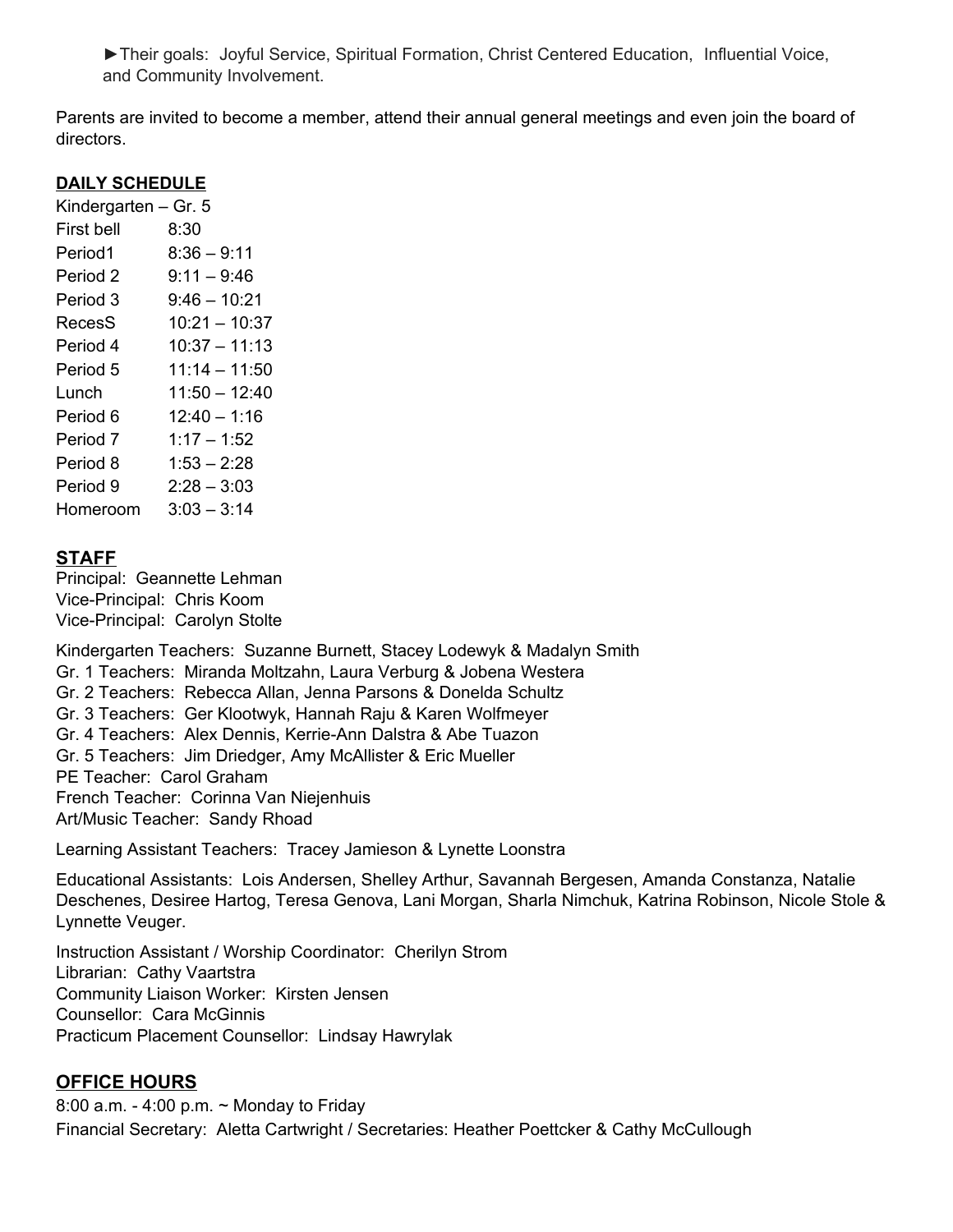# **ACCESS TO SCHOOL BUILDING:**

We value our relationships with our families, but for the month of September, it is important to note that while our school is open to students and staff, it will be very limited to the public to minimize risk as much as we can. This will include parents, guardians and any visitors to our school. We recognize there will be exceptions which will be managed on a case by case basis. In most cases, if a parent needs to speak to a teacher or administrator we will strive to do virtual meetings. If a face-to-face meeting is required, visitors will need to make an appointment ahead of time. Visitors will need to complete a health screening, utilize hand sanitizer and wear a mask upon entry as per AHS guidelines. We still encourage communication between our families and our school, it will just look different. This restriction will be re-evaluated at the end of September.

## **ADMINISTRATION**

Mrs. Geannette Lehman, Principal Email: geannette.lehman@rdpsd.ab.ca Mr. Chris Kooman, Vice Principal Email: christopher.kooman@rdpsd.ab.ca- Grade 6 - 12 Admin Rep Mrs. Carolyn Stolte, Vice Principal Email: carolyn.stolte@rdpsd.ab.ca- Kindergarten – Gr. 5 Admin Rep

## **ADMINISTERING MEDICATION TO STUDENTS**

If your child has a medical condition that is life threatening (e.g. food/animal allergy, diabetes, etc.) a medical alert form must be completed at the time of registration and updated on an annual basis.

Please contact the office if you'd like a medical form sent home.

When a student must receive medication prescribed by a doctor, the administration of the medication is to be undertaken by staff only under the following conditions:

- A staff member has agreed to be of assistance and has been given appropriate instruction or training by a qualified person which may include the parent and,
- Specific authorization in writing from the parent/guardian and physician. Forms must be submitted to the school (forms for this purpose are available at the office).

If any medication is to be administered to a student, the medication will be stored in a secure place and a record will be kept including dates and times of administration, identity of the medication, the dosage, and the signed initials of the person who administered it.

# **ALLERGIES / MEDICAL CONDITIONS**

Many of our students have allergies or ongoing health issues that exhibit symptoms similar to COVID-19. If symptoms change (worsen, additional symptoms, change in baseline) the individual must take the AHS's COVID-19 screening test and follow the protocol.

For students who have chronic pre-existing conditions as described above, parents are asked to update the medical section of RSVP through their Parent PowerSchool account to describe the child's typical baseline symptoms that may be confused for COVID-19. Staff will access this information through PowerSchool so that they do not continually question a student with these chronic symptoms.

## **ATTENDANCE AND ABSENCES**

Parents please communicate each day your child is absent via a note, an email to Heather Poettcker (heather.poettcker@rdpsd.ab.ca), telephone call, or personal conversation with your child's teacher. We have a telephone answering machine to report student absences. Parents are requested to leave their child's name, his/her homeroom teacher's name, the nature of his/her illness and the date on which he/she is expected to return to school. If your child is late, please instruct them to stop by the office to sign the "LATE SIGN-IN" book. In the event that your child is absent and the school has not been notified, a phone call will be made to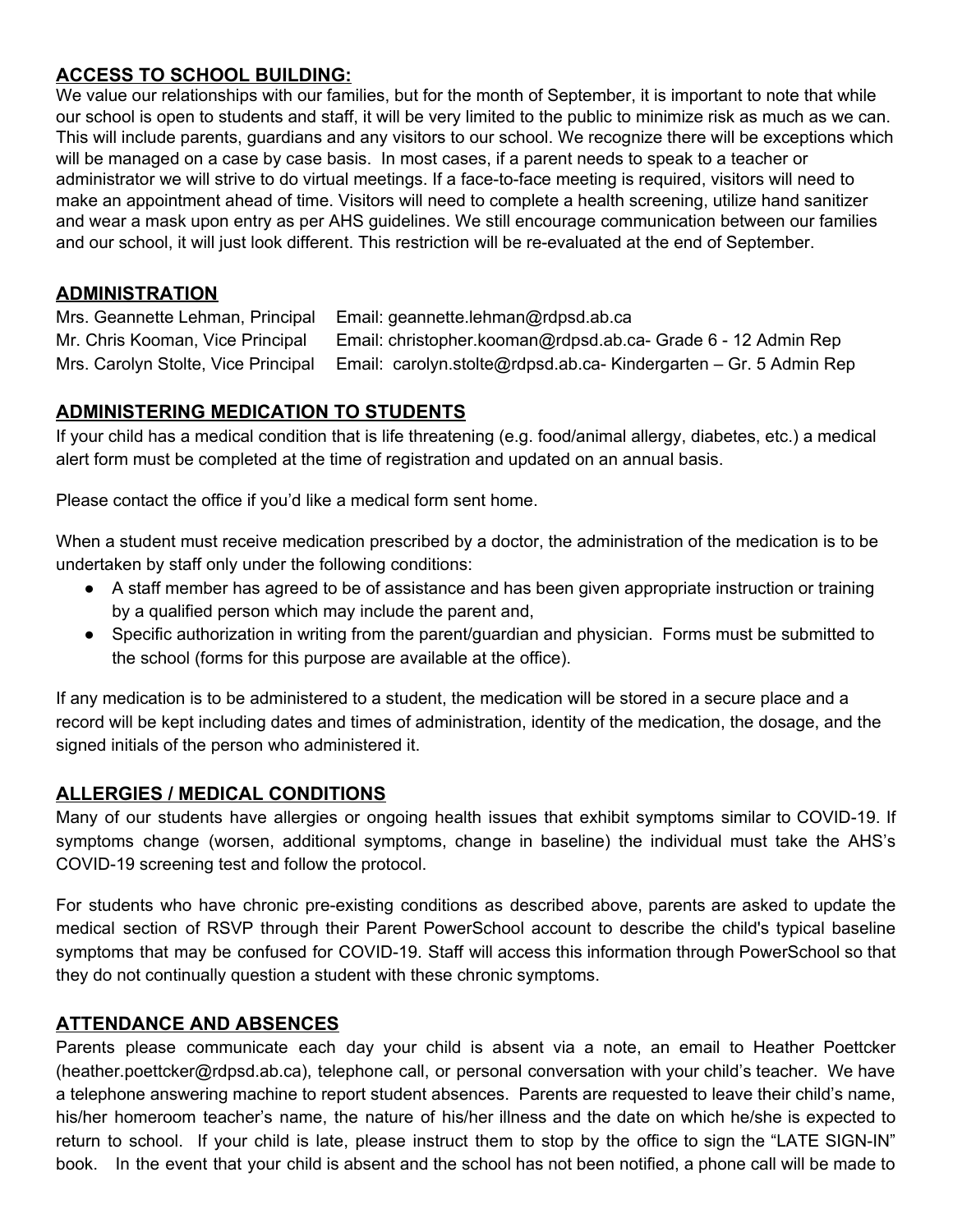determine your child's whereabouts (we call parents' work numbers and all emergency contact people stated on your child's registration form or yearly verification letter). Monthly absenteeism reports are reviewed by the admin.

# **BULLYING**

Bullying is defined as - Section 45(8) of the School Act:

❏ "repeated and hostile or demeaning behavior by a student where the behavior is intended by the student to cause harm, fear or distress to another individual in the school community, including psychological harm or harm to the individual's reputation. Bullying often occurs in circumstances where one party endeavors to maintain power and control over another based upon systemic inequalities within a social setting."

Bullying or physical violence is NOT tolerated at Gateway Christian School. Students who are bystanders to or victims of an act of bullying, harassment, intimidation, or any other safety concerns should immediately report the incident to school staff.

#### **BUSING:** Red Deer Public School District's Charter Bus (yellow) Service

RDPSD provides bus service to students living in Red Deer only. Applications are available at the school offices. Applications must be completed annually and submitted no later than the end of the second week of June of the current year.

Busing costs:

- Application Fee: No charge if submitted before the end of the end of June / after June  $\sim$  \$20.00 / After January 31st  $\sim$  \$10.00 (no application fee for families who have just moved to Red Deer.) Bussing Fees: All payments must accompany the application at time of submission (post dated cheques are accepted – please make cheques payable to Red Deer Public Schools.
- Students living 2.4 km from both their designated school and Gateway: No Cost
- Students living less than 2.4 km from either their designated school or Gateway: \$300/student/year.

**CHANGE OF PERSONAL INFORMATION** (phone numbers, address, emergency contact info, etc.) Please use the RSVP process in your powerschool parent portal account to inform the school of any changes in regard to your address, telephone numbers, or emergency contact telephone numbers, guardianship or custody status, etc. **IN AN EMERGENCY THIS INFORMATION IS VITAL!** If there is a change in custody, please send a copy of the custody order to the office (or email it to [cathy.mccullough@rdpsd.ab.ca\)](mailto:cathy.mccullough@rdpsd.ab.ca) so we can comply with the order.

## **CHEATING**

At Gateway Christian School, the act of cheating occurs when a student:

- copies or lends a homework assignment from/to another student.
- hands in the work of another student or a published author and claims it to be his own (plagiarism).
- communicates with another student verbally or nonverbally or enables another student to see answers during an exam.
- discusses exam questions with another student who has not yet written the same exam.
- looks at another student's test/exam during a test/exam.
- obtains a copy of a test prior to it being administered.
- uses notes, texts and/or written words on hands/body, during a test unless directed by a teacher to do so.
- changes answers during the marking of a test/exam.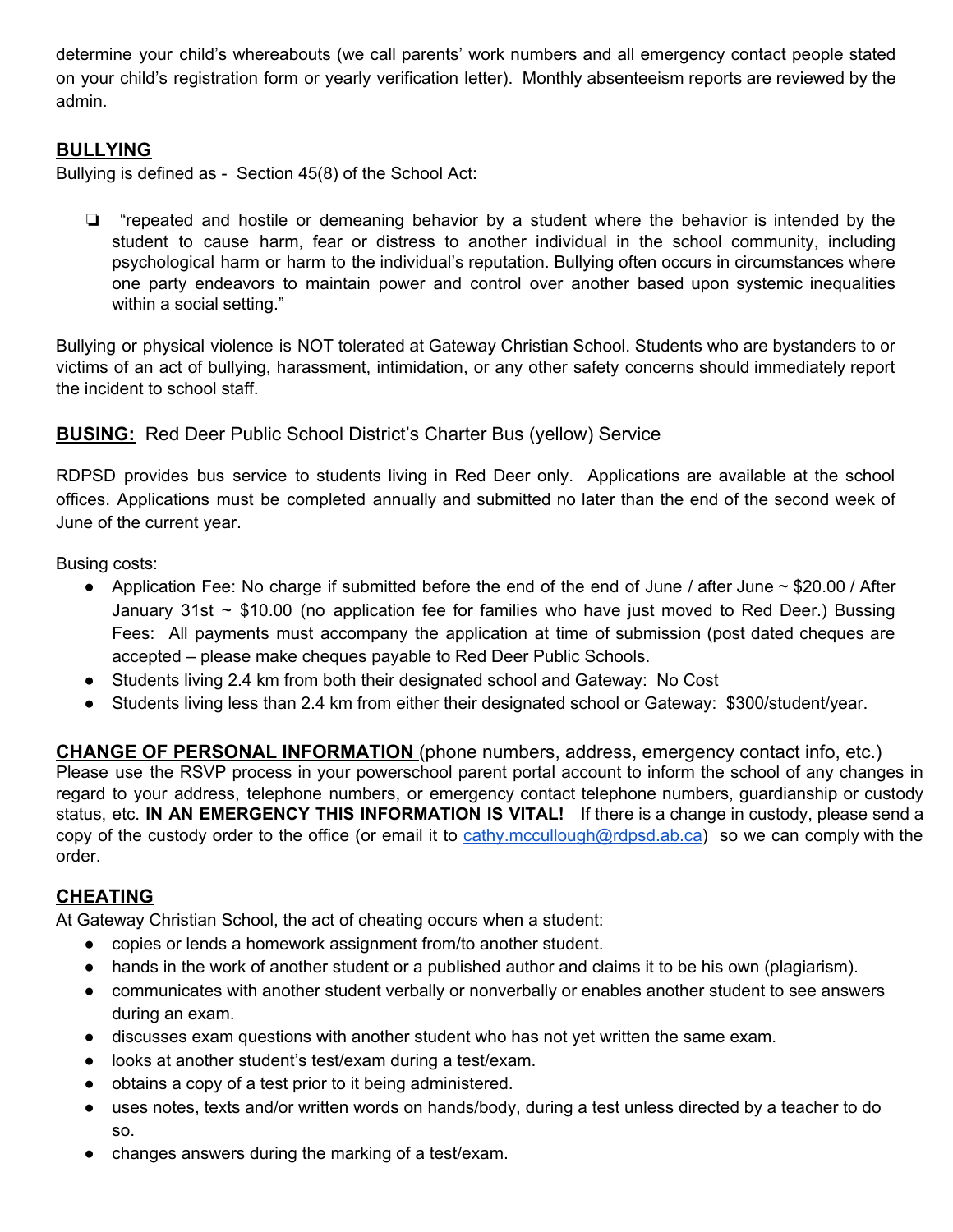● receives a due date extension on the basis of a lie.

Consequences in each situation will be decided by the teacher in consultation with the student's grade administrator.

#### **CHILD CARE – BEFORE/AFTER SCHOOL**

The Red Deer Child Care Society offers a before and after school childcare program at Gateway Christian School. A fun, action packed day program is offered during all Professional Development Days. For students 4.5 to 12 years of age – mornings from 6:45 a.m. and after school until 6:00 p.m. Please call 403-347-7973 if you are interested or would like more information.

#### **CLASS REQUESTS**

Gateway Christian School is proud of the professionalism, caring hearts and Christ-like modeling of our carefully selected staff. In respect of their knowledge and understanding of curriculum/academic development, class demographics, learning and interest styles and needs, and personality/friendship development - teachers will be exclusively creating class lists. Gateway will not accept recommendation letters/requests for specific teachers or friendship placements. Prayerful consideration is made in this area.

Students with significant learning differences or inclusive needs that have been identified throughout the year will have classroom placements made in collaboration with the Learning Support Team. These are students that have been working with Learning Assistance Teachers, Counselor, and/or Community Liaison Worker. Thank you for your understanding.

#### **CLEANING & DAYTIME CARETAKING**

Our school has enhanced cleaning procedures including daytime caretaking to ensure consistent cleaning throughout the day with continued deep cleaning in the evening. Our daytime caretaker follows a prescribed cleaning schedule.

#### **CODE OF CONDUCT**

It is our commitment to establish and maintain a welcoming, caring, respectful, and safe learning environment for all students and school staff. It is important to have a balance between individual and collective rights, freedoms, and responsibilities in a school community. This code of conduct conveys our desire to publish expectations for student behavior while at school, at a school-related activity or while engaging in an activity that may have an impact on others in the school.

WHEREAS it is recognized in Alberta as a fundamental principle and as a matter of public policy that all persons are equal in: dignity, rights and responsibilities without regard to race, religious beliefs, colour, gender, physical disability, mental disability, age, ancestry, place of origin, marital status, source of income, family status or sexual orientation.

Section 12 of the School Act is a reinforcement of our desire to see the following acceptable behaviors. Failure to comply with the code of conduct may be grounds for suspension or expulsion under the section 24.1 and 24.2 of the Act. Therefore, we encourage the compliance of the following behavior:

- Respect yourself and the rights of others in the school.
- Make sure your conduct contributes to a welcoming, caring, respectful and safe learning environment in the school that respects the diversity and fosters a sense of belonging of others in your school.
- Refrain from, report and refuse to tolerate bullying or bullying behaviour, even if it happens outside of the school or school hours or electronically.
- Inform an adult you trust in a timely manner of incidents of bullying, harassment, intimidation or other safety concerns in the school.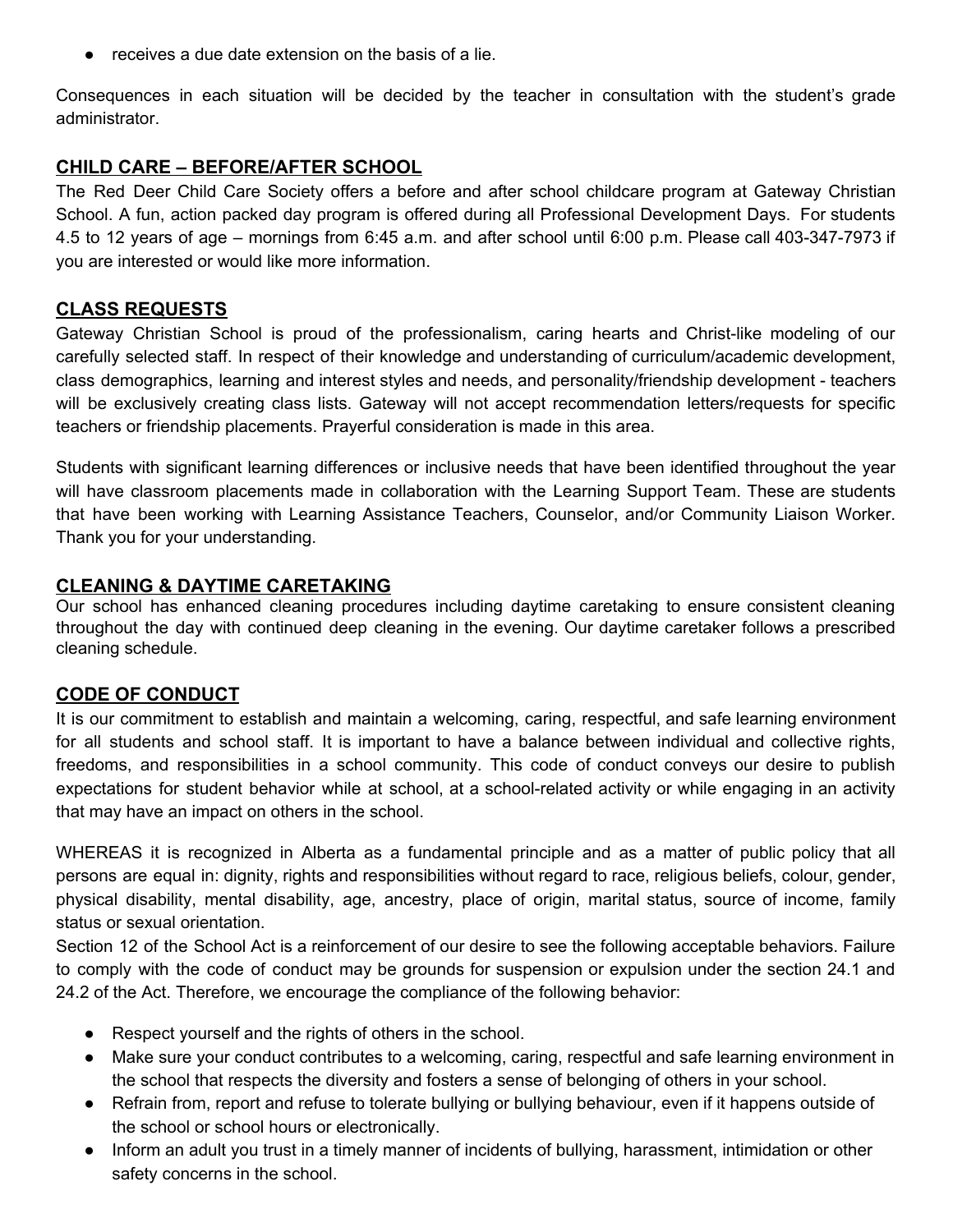- Act in ways that honours and appropriately represents you and your school.
- Attend school regularly and punctually.
- Be ready to learn and actively engage in and diligently pursue your education.
- Know and comply with the rules of your school.
- Cooperate with all school staff.
- Be accountable for your behaviour to your teachers and other school staff.
- Contribute positively to your school and your community.

The consequences of engaging in unacceptable behavior will take into account the student's age, maturity, and individual circumstances. Support will be provided to students impacted by inappropriate behaviour and to those students who engage in inappropriate behaviour. Examples would include: mentoring, restorative processes, regular check-ins with teachers or community liaison worker, etc.

#### **COMMUNICATION**

#### **General School Communication: We use several methods to communicate information to parents:**

- Directly emailing parents.
- **Facebook**: Like us on Facebook
- **Instagram**: follow us on Instagram @gateway\_christian\_school
- **Twitter**: follow us on Twitter @GCS\_news
- **School Website:** gateway.rdpsd.ab.ca Weekly reminders are posted Monday mornings. Please take the time to check out our website. It contains a wide variety of information for parents and students. Included on the website: school calendars, staff list with biographies & email addresses, busing information, supply lists, School Education Plan and much more.
- **Powerschool - SchoolMessenger.** Parents, please ensure you have a PowerSchool parent portal account. This will allow you to check on their child's attendance, view report cards and approve field trip forms. The school also has the ability to send mass emails and place phone calls to parents using our web-based student information system "Powerschool - SchoolMessenger". Please make sure your phone numbers and email addresses are current so you receive these important messages.
- **Texting**: We also will utilize texting for important information. You can participate in this service by sending a text message of "Y" or "YES" to 978338. You will also receive district information through this service.
- Parents are also encouraged to contact teachers directly if necessary. They may do this by phoning the school at 403-346-5795 (teacher will receive the message at the end of the day), or via email. (Please note that all teachers can be reached through their school email address. Teacher addresses follow this rule: first name.last name@rdpsd.ab.ca)

All families are encouraged to like us on Facebook and follow us on Twitter and Instagram, as well as use our website as important sources of information. They are all regularly updated with many pictures and write-ups of the great things happening at Gateway.

#### **Emergency Communication**

In most emergencies your child/children will remain and be cared for at the school. In the rare event of an emergency affecting the school that warrants school closure (such as broken gas or water main, or a loss of utilities in bad weather), students and staff will be moved immediately to our school's alternate location, Lindsay Thurber Comprehensive High School / 4204 - 58 Street). Parents will be notified and a pick-up plan will be in place.

#### **COMMUNITY LIAISON WORKER (CLW) / SCHOOL COUNSELLOR)**

Our school CLW is Miss Kirsten Jensen who is available to all students (and parents, if necessary). She offers assistance to students with school or personal difficulties. The school CLW may act as a liaison between the home, school and outside agencies. Referrals can be made to Miss Jensen by teachers and/or parents or a student may make a self referral. Please feel free to contact Miss Jensen by calling the school (403-346-5795) or emailing her at kirsten.jensen@rdpsd.ab.ca.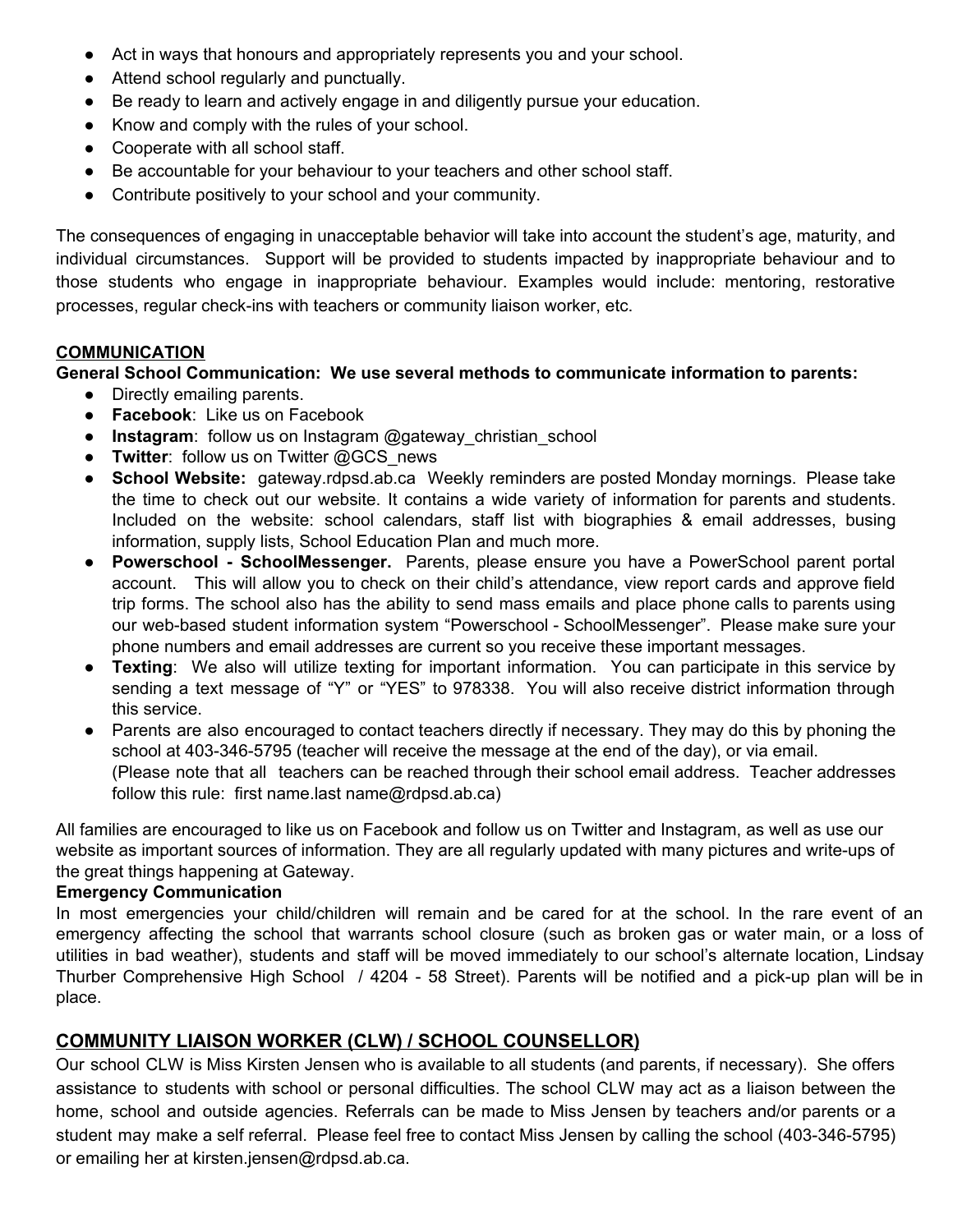Our school counsellor is Cara McGinnis. Mrs. McGinnis is also available as a resource, source of support & encouragement to our students and families. She offers assistance to students. Referrals can be made to the counsellor by teachers and/or parents or a student may make a self-referral. Please feel free to contact Mrs. McGinnis by calling the school (403-346-5795) or emailing her at [cara.mcginnis@rdpsd.ab.ca](mailto:cara.mcginnis@rdpsd.ab.ca).

Miss Jensen and Mrs. McGinnis are part of our learning support team that assists students as they grow academically, socially, spiritually, and emotionally.

#### **COMPUTERS**

Parents are required to sign a technology use agreement, each year, which allows their children to use school technology. Forms will be kept on file at the school. Students are expected to use information and communication technology (e.g. computers) as an educational resource and in a responsible fashion. Students are subject to disciplinary action in the event of inappropriate or unacceptable use of information and communication technology.

These guidelines apply to every computer in the school.

- All students must sign on to the Server with their own ID.
- A teacher must approve all printing. If there is a printing problem students are to ask for help. They are asked to not print again.
- When using the Internet, students will not save without permission.
- Food and drinks are prohibited when using any computer.

Note: Red Deer Public School District #104 has all computers equipped with a filtering program, which is designed to block inappropriate material. As no program is perfect, it is up to each individual to use good judgment when accessing any Internet site. Students are to read carefully before clicking on a site and back out of any site that is not appropriate. Students are to tell the teacher that this has occurred. \*\* Any student who intentionally changes the performance of any computer in the school or attempts to access any inappropriate Internet site may be denied further use of the computers at Gateway Christian School, as determined by school administration.

## **CONCERN(S) A PARENT MAY HAVE**

Gateway Christian School has an open communication policy. When a parent has a question or concern about a classroom issue or homework, we ask that you talk to the teacher involved. If the issue is not resolved, we then ask you to talk to the admin rep, Thank you!

Kindergarten – Gr. 5 Admin Rep Mrs. Carolyn Stolte, VP Email: carolyn.stolte@rdpsd.ab.ca

#### **CONFIDENTIALITY PROTOCOL**

The Red Deer Public School District is subject to the requirements of the Freedom of Information and Protection of Privacy Act. This includes an obligation to safeguard the personal information of students, parents, and staff. Personal information includes, but is not limited to, details concerning individuals' addresses and phone numbers, as well as students' academic outcomes, learning needs, behavior, or home circumstances. Employees and volunteers are obliged to preserve the confidentiality of any personal information which they receive. Such confidential information shall not be disclosed, discussed, or shared with unauthorized individuals, nor used for personal gain.

#### **CONSEQUENCES FOR INAPPROPRIATE BEHAVIOUR**

1. Minor Offences:

Most offences are minor in nature and are dealt with by the teacher at the classroom level. A key feature is that they are infrequent or occasional in nature. Consequences may include such things as discussions,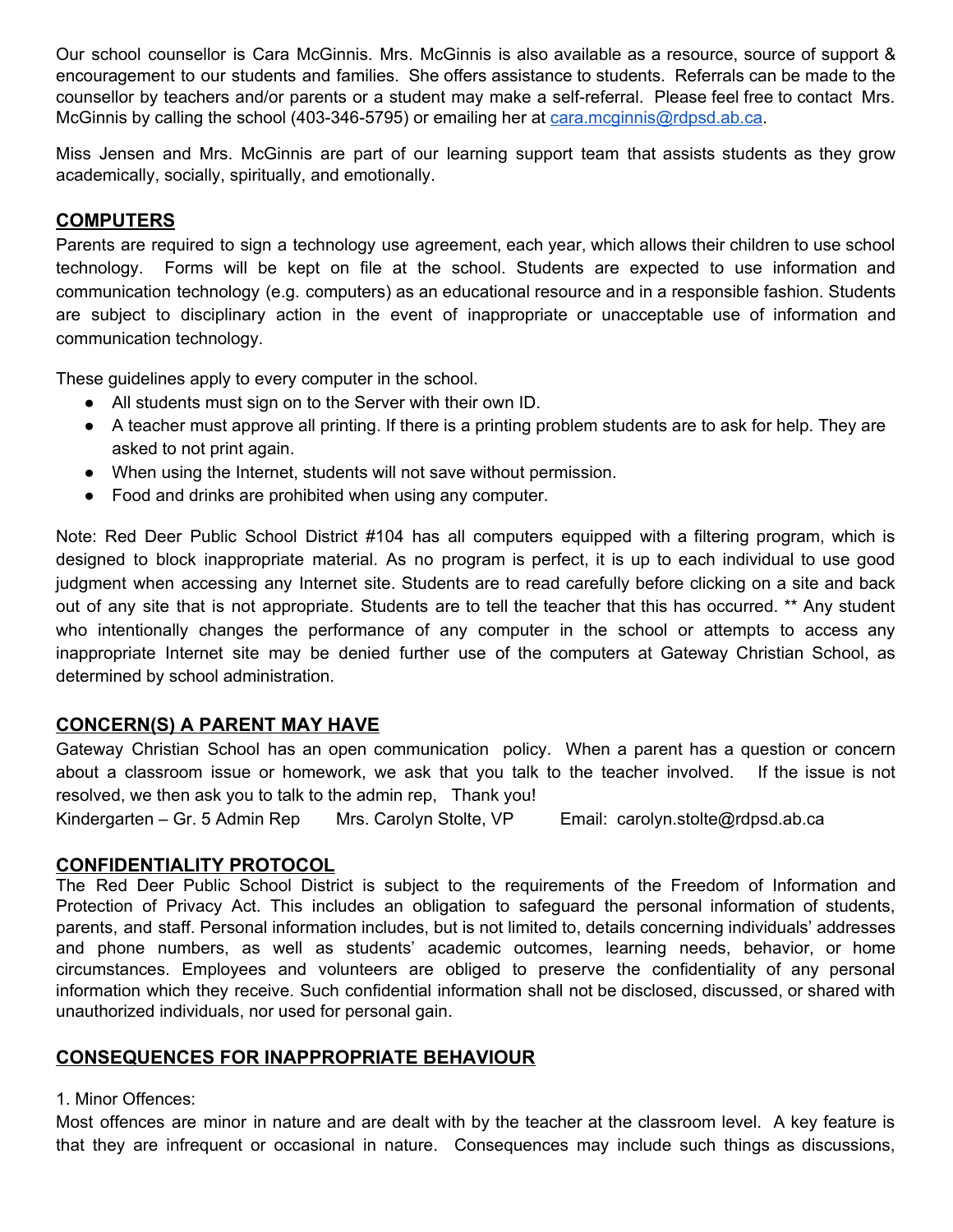reminders, reprimands and detentions. On occasion parents may be called, particularly if a student exhibits difficulty in breaking disruptive habits.

#### 2. Major Offences:

- Physical aggression & violence or threats of the same
- Defiance of authority
- Abusive language or gestures
- Willful damage to, or theft of property
- Continuous disruptive behavior
- Cyber bullying

The following steps will occur:

#### Step 1 – Teacher Intervention

In some cases the offence may be dealt with immediately and completely by the supervising teacher. For example, students engaged in aggressive playground behavior may be spoken to and separated for the remainder of the recess period. Usually, in consultation with the parent, the problem will be solved immediately and will not occur again.

#### Step 2 – Administration Intervention:

When a teacher determines that a student should be brought to an administrator for committing an offence, the administrator will speak to the student and will help him/her develop a plan (verbal or written) for avoiding the problem in the future. Parents may be notified and will be given an explanation of the problem and the plan.

#### Step 3 – In-School Suspension:

When a student commits a major offence, he/she may be assigned an In-School Suspension. During an ISS a student is assigned to an isolated area within the school, under supervision, and does not receive recesses. Parents will be notified when a student receives an In-School Suspension.

#### Step 4 – Out of School Suspension:

If, despite the use of the measures described above, a student continues to commit major offences, an out of school suspension may be given. During an out of school suspension, the offending student will be required to stay at home and will not be permitted to attend school. An out of school suspension will be from one to five days in length, depending on the severity of the offence and the number of previous infractions. Parents will be notified in writing when an out of school suspension is given and will also be contacted in person or by telephone. A copy of the suspension letter will also be sent to the superintendent of schools.

Please remember that, throughout the entire process, parents will be kept well informed and the student will receive all the positive support possible in order to help him/her to be successful in school.

## **CONTACTING YOUR CHILD AT SCHOOL**

We ask that you not call or text your child during school hours. Contacting students during instructional hours interferes with their learning and potentially the learning of other students (see handheld devices policy). Parents/Guardians are welcome to leave a message with the office staff. Please make sure your son/daughter is aware of arrangements needed at lunchtime and/or after school.

Emergency situations (e.g. accident or death in the family) are handled differently. If there is an emergency, which requires that you speak with your child on the phone immediately, we ask that you share the emergency with us so that we can better support your child as they receive the information. In an emergency, we will call directly to the classroom and ask that the student come to the office.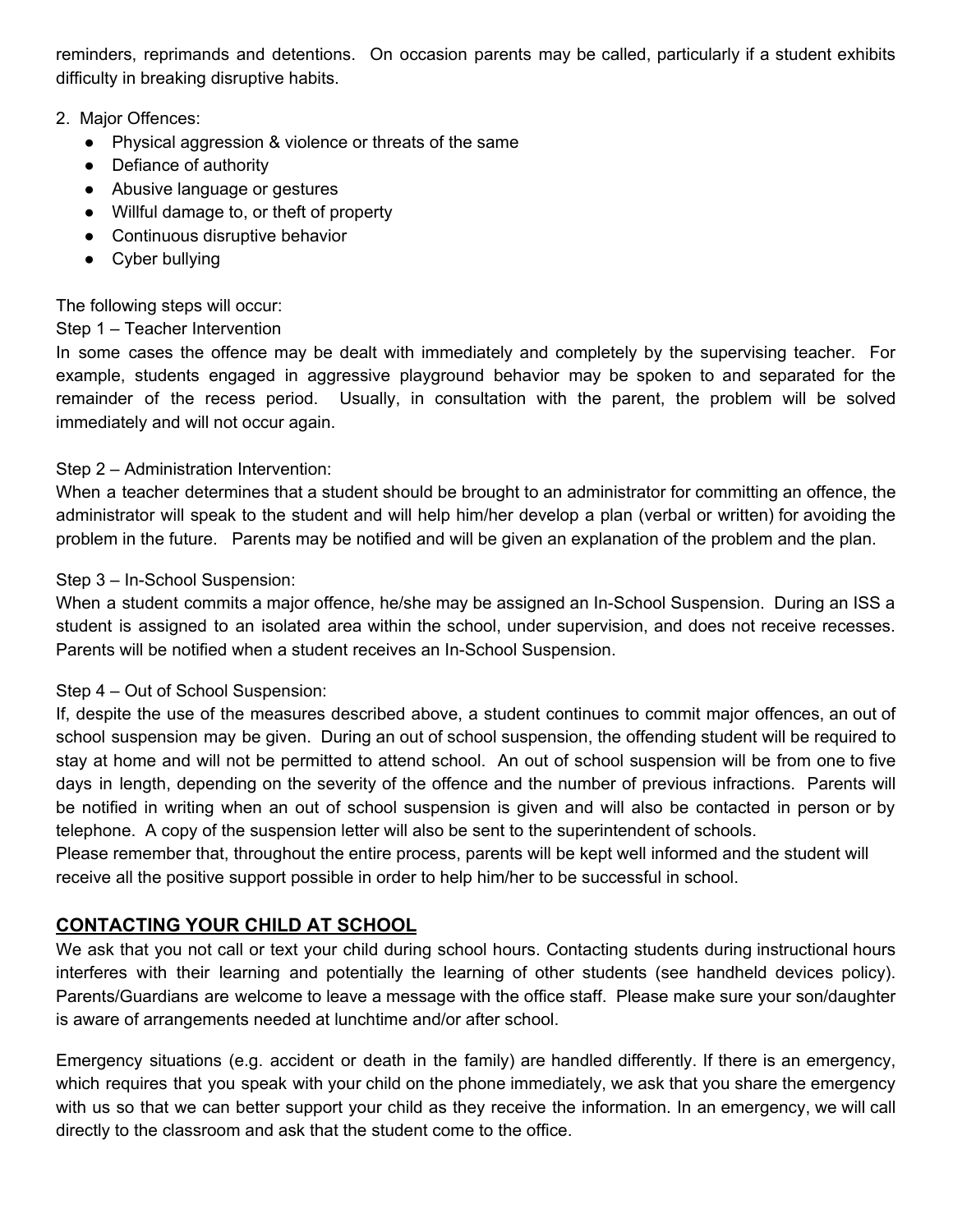# **CONTRABAND POLICY**

IT IS OF CRITICAL IMPORTANCE THAT STUDENTS NOT BRING ARTICLES TO SCHOOL THAT MAY POSE A SAFETY RISK TO OTHERS OR THAT MAY OFFEND SOME INDIVIDUALS.

The following is a list of a few items classified as contraband:

- Firearms (handguns, rifles, air rifles, pellet guns, toy guns, airsoft handguns, slingshots, water pistols or other weapons).
- Incendiary devices (ammunition, fire crackers, smoke bombs, lighters, etc.)
- Sharp objects (jack knives, etc.)
- Laser pointers
- Tobacco products (smoke or smokeless)
- Illicit drugs, drug paraphernalia, or alcohol
- Sexually explicit materials
- Energy Drinks (NOS, Monster, Red Bull, RockStar, Amp, etc.)

Any student who is aware that another student may have any of these articles in his/her possession is urged to quietly and privately inform a staff member so a harmful or negative situation may be avoided.

## **COVID-19 PROTOCOL**

Red Deer Public Schools is committed to using information from official public agencies as trusted sources of information, including Alberta Health [Services,](https://www.alberta.ca/coronavirus-info-for-albertans.aspx) the Public Health Agency of [Canada](https://www.canada.ca/en/public-health.html), [Alberta](https://www.alberta.ca/education.aspx) [Education,](https://www.alberta.ca/education.aspx) the World Health [Organization](https://www.who.int/emergencies/diseases/novel-coronavirus-2019), and finally the AHS [COVID-19](https://drive.google.com/file/d/103-DYoEzIm-6WKy8ObgoXpJaYP1ukrxN/view?usp=sharing) FAQ's.

#### **DAILY SCREENING PRACTICES for Covid-19 Symptoms**

Each day, before students come to school, we ask parents to complete the daily [Screening](https://drive.google.com/file/d/1dv7Sr_IcRPyEkPvjGuzdd71B8CDMOACG/view) Checklist. If you answer yes to any of the questions, please follow the instructions provided at the bottom of the checklist. If your child is sick, you are required to keep them home until they have been assessed by a health care provider to exclude COVID-19. For more detailed information, visit the [2020-2021](https://docs.google.com/document/d/1d4MEOhb-KnSTp_ZERB3SZQo-T5zjLPZCW_dlDlOagPA/edit) Handbook for Students and Families. If a child becomes sick at school, or is showing symptoms of COVID-19, the school will follow the protocols on page 7 of the 2020-2021 Handbook for Students and Families. A new sick room has been designated for students at Gateway, where students who are feeling ill can be isolated and separated from the rest of the school population. The school will inform families if their child(ren) is experiencing symptoms, and students will remain in the sick room while they await pickup from the school. **If a parent is unable to pick up their child promptly, the school will contact the next emergency contact in their place.**

#### **DRESS CODE**

Our commitment at Gateway Christian School is to do all things in a way that is pleasing to our Lord and that will bring honor and glory to Him (1 Cor. 10:31). We are called to be ambassadors for Christ - Image Bearers. The GCS dress code has been established to provide minimum standards of dress and appearance that will assist parents and students in choosing appropriate clothing to be worn to classes and school-sponsored functions (on or off campus). We realize that clothing styles are cultural and cultural standards are not always right or wrong. However, student attire needs to be safe, conservative, modest, neat and appropriate; contributing to a positive school atmosphere and facilitating learning rather than detracting from it.

It is expected that students dress in a style that is conducive to learning. The dress code applies to ALL school sponsored events, including sports, field trips, dances, and onsite events. Student clothing should be tasteful and appropriate for school and should not be unduly revealing. Clothing that exposes large areas of skin or exposes undergarments (such as midriff, halter tops, muscle shirts, low-rise pants, short shorts or skirts) are NOT acceptable. Students are expected to dress in a clean, neat, appropriate manner.

- Footwear must be worn.
- Undergarments must not be visible.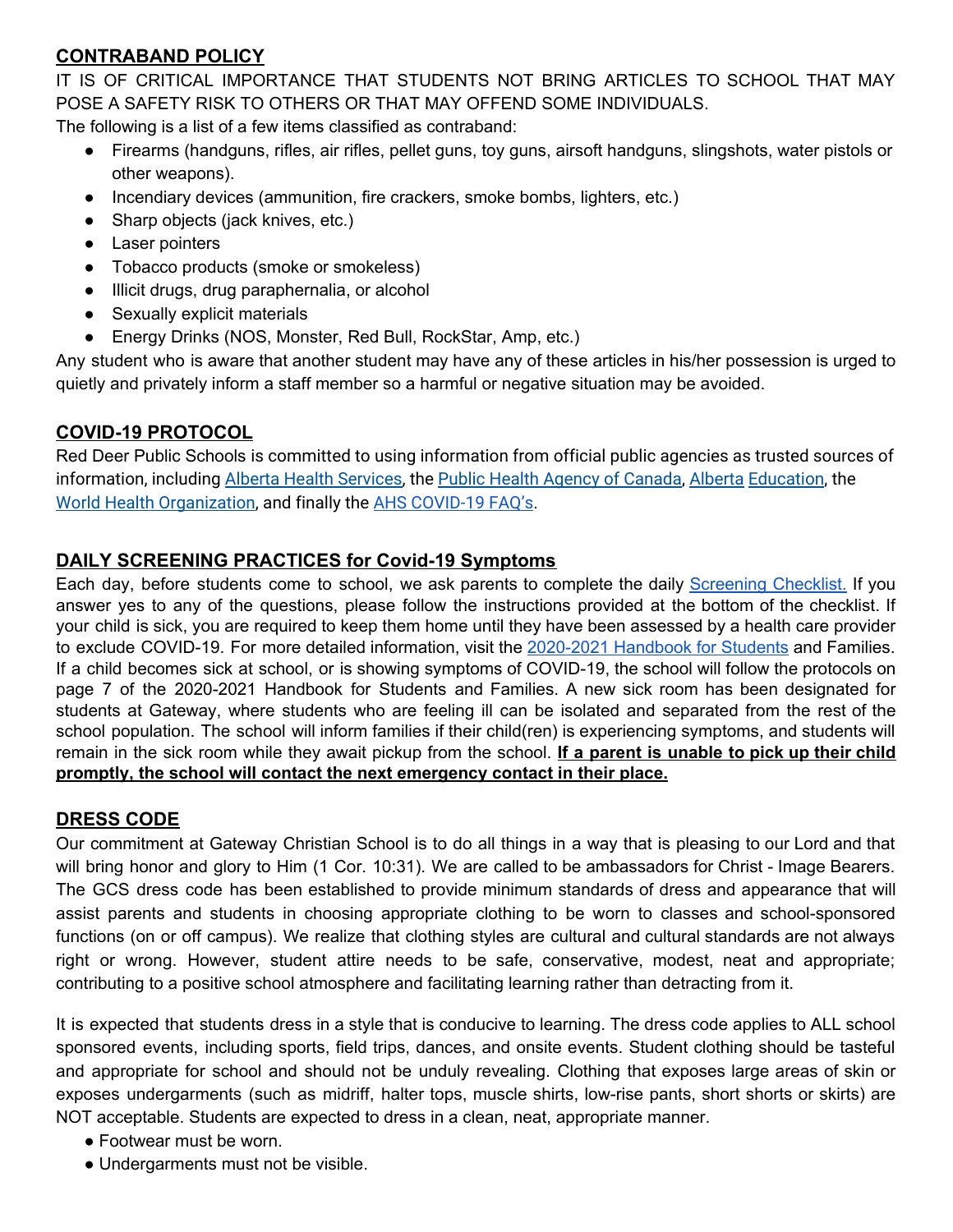- Shirts must cover appropriately (no low-cut necklines).
- Shorts and skirts must cover the body appropriately with typical movement.

Students may not wear:

- clothing with offensive or inappropriate wording or images.
- hats in the school building
- clothing that promotes racism, alcohol, drugs or tobacco products or contraband.
- any gang related clothing or paraphernalia.
- dangerous or potentially dangerous jewellery.
- potentially dangerous clothing (e.g. PE. physical activities).

Cold Weather: All students must have proper clothing for going outdoors in cold weather. An indoor recess is declared at the discretion of the admin.

Helmet rule: Students arriving at school with or on bikes, skateboards, longboards, rollerblades, scooters etc. must wear a helmet. If they do not have a helmet their "wheels" will be kept in the office until they show their own helmet. This may require a parent pick up of their 'wheels' if they refuse to wear a helmet to and from the school. First violation of the helmet rule will result in the "wheels" being taken away from the student and stored in the office. The student can pick up their "wheels" from their grade administration at the end of the day. Second and subsequent violations of the helmet rule will require parent pick up from the main office.

#### **DROP-OFF & PICK-UP PROCEDURES**

To keep your children safe, parents/guardians are to remain clear of school entrances, or within their vehicle, while waiting for their children. If AHS's protocol changes we will change our policies accordingly. Thank you for your understanding & cooperation.

Parking is available on side streets and in the gravel parking lot south of the school. Our Drop and Go Zone and Bus Zone are NO PARKING Zones.

"Drop & Go" Zone Protocol:

- Gateway has a one minute zone to drop off & pick up children on 59th street.
- One direction (west) traffic flow for the"Drop & Go" zone on 59th Street in front of the school.
- Vehicles must pull up as far forward as possible when entering the "Drop & Go" zone.
- Never double park.
- Drivers must remain in their vehicle when children get out.
- Children must exit out the right side of the vehicle to avoid unsafe parking or street traffic.
- After the student is safely out of the vehicle, you are to proceed immediately.
- No U-turns.
- Students being dropped off outside of this zone are asked to go to the designated crosswalks.

#### **EMERGENCY PARENT CONTACT INFORMATION**

On occasion parents/guardians need to be contacted immediately. Please insure the office has current information regarding the following:

•address

•home/work/cell phone numbers

•emergency contact names & phone numbers

•doctor's name & phone number

- •Alberta Health Care Number
- •Allergies or other medical conditions

It is imperative that an alternate emergency contact person and number be available in the event the school office is unable to locate the parents. Should your child require immediate medical attention, the school will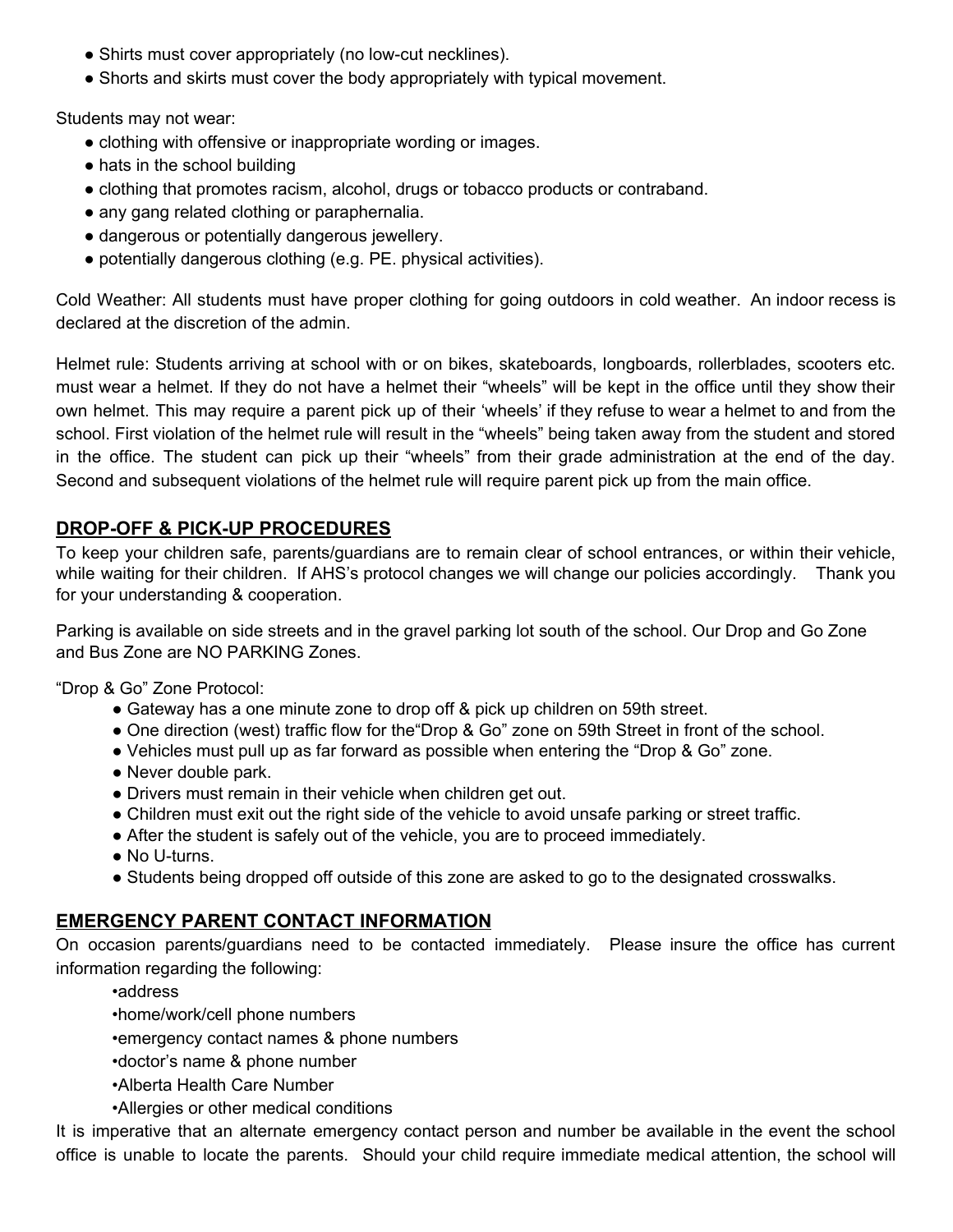arrange for the child to be taken to the hospital and parents will be notified as soon as possible.

#### **EMERGENCY PROCEDURES**

Emergency procedures are practiced throughout the year to prepare your child for various emergency situations. We practice fire drills, lockdowns, hold and secure & shelter-in-place. We ask parents to familiarize themselves with our Emergency Response Plan on our website. Click: School [Emergency](http://www.rdpsd.ab.ca/documents/general/ParentGuide.pdf) Program

All schools within the RDPSD will be using the Hour Zero Program for Emergency Procedures.

The following descriptions will be used for the different situations that may occur during an emergency. The emergency protocols will be communicated to the staff and students through the school intercom system.

#### • **Lock-Down**

Lock-Downs are usually used in response to acts or threats of violence to students and/or staff directly impacting the school. During a Lock-Down all doors within the school are locked. No one is permitted in or out of any area once it has been locked. Students and staff must respond very quickly to a Lock-Down command to get to a safe location before doors are locked. No one, other than law enforcement, is permitted access to the building until the Lock-Down is over.

#### ● **Hold and Secure Hold and Secure**

is used in response to security threats or criminal activity outside the school. During a Hold and Secure, all entrance doors to the school are locked, with no one permitted in or out of the building. No one, other than law enforcement, is permitted access to the building until the Hold and Secure has been cleared.

#### ● **Shelter-inPlace**

Generally, Shelter-in-Place is used during an environmental emergency, such as severe storms or chemical spills. During a Shelter-in-Place, students and staff retreat to safe zones to seek shelter. This includes having students or staff who are outdoors come back into the school. Each school's emergency response plan identifies the safest location for its occupants and how to seal a room from hazardous conditions. Students will not be released or dismissed until the situation has been resolved.

#### ● **Evacuation**

An Evacuation requires all students and staff to leave the school and go to an alternate location. This may mean only going outside and away from the building until it is safe to re-enter the school. In other cases, students and staff may need to go to our alternate location (parents will be notified).

It is impossible to foresee all the potential emergencies, but we have researched the most effective way to use our resources to respond immediately to those emergencies that cannot be avoided.

#### **ENTRANCES:**

To minimize physical interactions, our school will be utilizing as many doors as possible and all students will be assigned an entry point. Please refer to the map below to find each class's designated entry point. During inclement weather (rain, extreme cold, etc.) our alternate arrangements will be to allow the students into the school from their designated entry point and into their first block classroom when they arrive.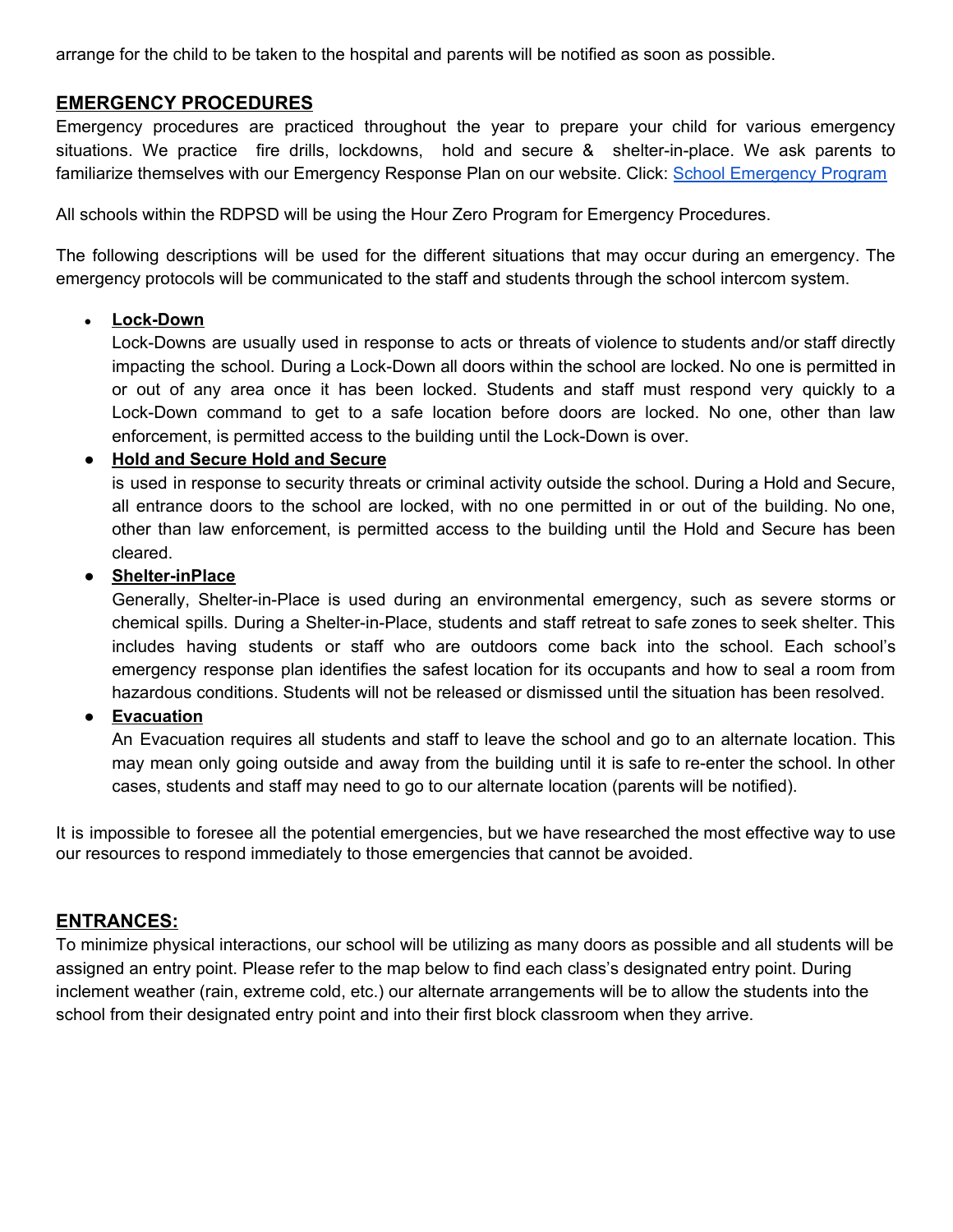

Student Morning Entry Protocol

- Please put on your mask before exiting your vehicle. (Gr 4-12 mandatory, Gr K-3 Optional).
- Walk to your entry zone and line up in your marked classroom line up.

● Teachers will lead students into the building, based on the designated entry order. When students enter the school they will be asked to hand sanitize and then go directly to their class. There will be no use of lockers or coat hooks for at least the month of September. This will be reviewed as needed. Similar to the start of the school day, we will be exiting the school in an orderly manner with appropriate supervision. Parents are asked to remain in their vehicle while waiting for their child. We recommend creating a plan with your child about a common pick-up location, so they know where to find you. We will have additional staff assigned to after school supervision to support students in locating parents. Grade 4-12 students will be required to wear their masks until they enter their vehicle.

Upon entering our school and classrooms and upon exiting the school, students will be required to sanitize their hands. Hand sanitizer will be provided at each entrance and in each classroom.

#### **FACEBOOK / TWITTER / INSTAGRAM (Gateway Christian School)**

We encourage all parents with a Facebook account to like us and follow us on Twitter & Instagram for the latest news & events, upcoming activities and more.

#### **FEES**

#### ALTERNATIVE SCHOOL FEES:

The purpose of these fees is to defray non-instructional cost incurred by advancing Christian worldview such as: Teaching for Transformation, integrating alternative outcomes within Alberta curriculum, formational learning experiences and school culture.

Gateway Christian School (GCS) fee structure: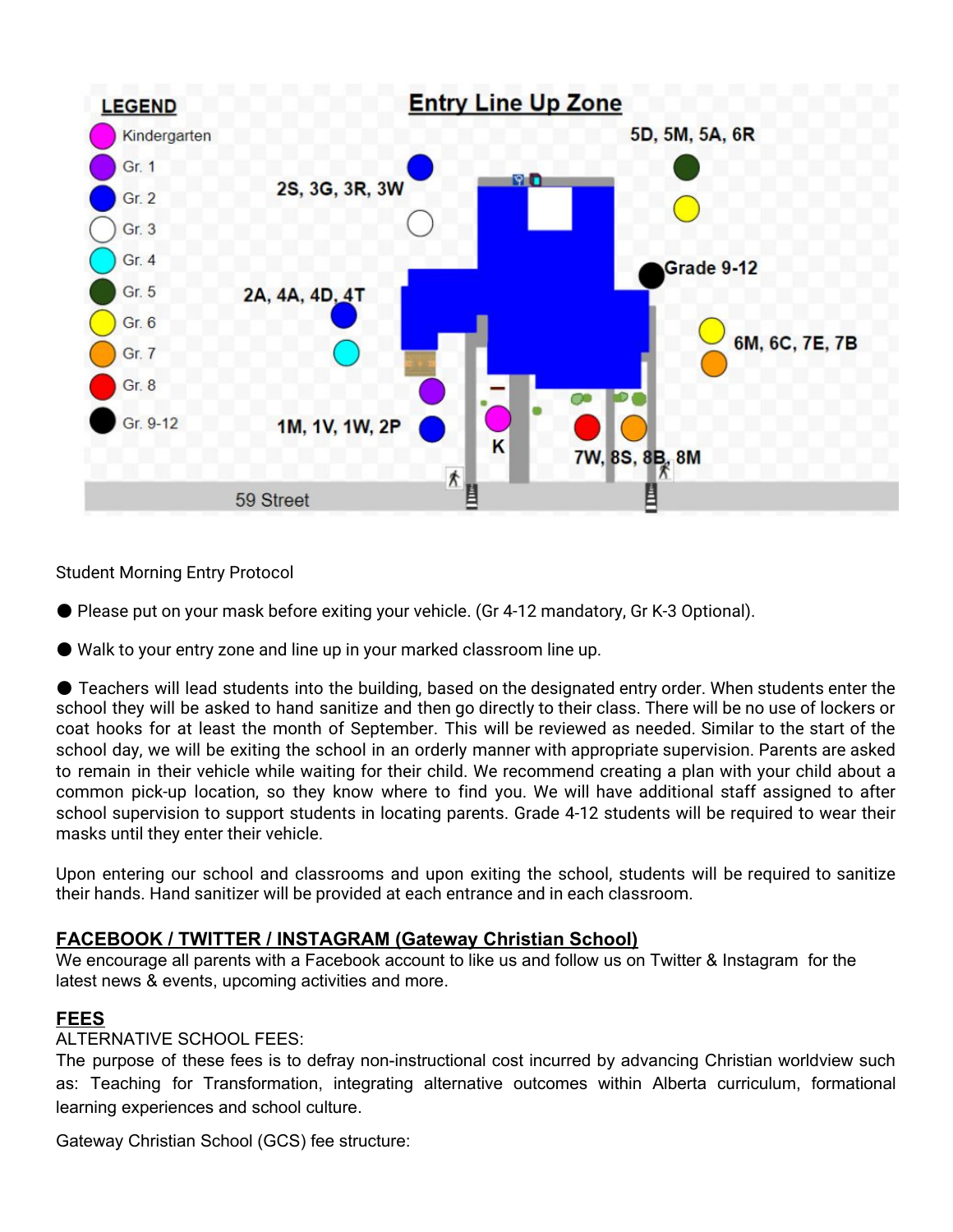2020/2021 school year alternative fees are set at High School (Gr. 9 – 12) \$200.00 per student per year: Gr. 1 – 8: \$300 per student per year and Kindergarten: \$200.00 per student per year.

Payment of alternative school fees may be made as a lump sum at the beginning of the school year; or by means of post-dated cheques over a ten month period. Option fees are due the beginning of each term. Payment options: cash, cheque(s), Visa, MC, Debit or online. Please make cheques payable to Red Deer Public Schools - GCS.

Red Deer Public Schools is pleased to offer ACORN Online Payments…the convenient safe choice!

- Secure online payment system, where and when you want; online 24 hours/7 days week
- Pay school fees for all your children within the District in one single transaction
- Eliminates need for children to carry cash and cheques to school
- User-friendly and easy to read online student accounts

Frequently Asked Questions

● What do I need to use ACORN Online?

You required a Powerschool Parent Account. Please see this short step-by-step video on how to set up a PowerSchool Parent Account and install the app on your mobile device to pay online, and track your child's attendance and academic progress in real time (Gr. 6-12)

<https://www.youtube.com/watch?v=W1xKLWD4Sps>

- Once you have your PowerSchool Parent Account, please click Online Payment Parent Guide for instructions. [\(http://www.rdpsd.ab.ca/documents/general/OnlinePaymentParentGuide.pdf\)](http://www.rdpsd.ab.ca/documents/general/OnlinePaymentParentGuide.pdf)
- Click Student &Parent PowerSchool Account to a link to your account.[\(https://powerschool.rdpsd.ab.ca/public/home.html](https://powerschool.rdpsd.ab.ca/public/home.html))
- For technical support, please email onlinepayments@rdpsd.ab.ca

# **FIELD TRIPS (Field Experiences)**

Current guidance from AHS states that field trips and activities requiring group transportation should not be scheduled. As such, field trips will be restricted to locations within walking distance of the school. Field trips beyond a reasonable walking distance will not be planned (e.g. international, out-of-province, out-of-community, across town trips). This will be reviewed each month as school continues.

If AHS's protocol changes and field trips are permitted, permission forms will be sent home prior to each field trip. It is Red Deer Public Schools' policy that permission forms must be returned to school before students are allowed to go off campus. To avoid disappointment, please ensure the permission slip is signed and returned to your child's teacher by the due date. Students who do not return their permission forms will sit in the office or be designed to another class for the duration of the trip.

## **GOOGLE**

Each student has a school google account that allows them access to email, google classroom and a whole suite of tools that can be used to complete assignments and projects. They can access their account anywhere there is internet. All of our school accounts are managed by our IT staff.

## **HANDHELD DEVICES (Devices such as cell phones, laptop computers, tablets and iPods)**

Students in Kindergarten through grade 5 are prohibited from having handheld devices in use while at school. We recommend that they do not bring a handheld device to school. Should they bring a device to school it needs to remain off and in their locker (or backpack while lockers are not in use). Students are prohibited from having their handheld devices on them during instructional time. Handheld devices MUST be in their locker UNLESS SPECIFICALLY DIRECTED BY THEIR TEACHER IN THEIR CLASSROOM. The use of ANY personal devices in our school will be at the absolute discretion of our staff members at all times and our students will be asked to respect this expectation.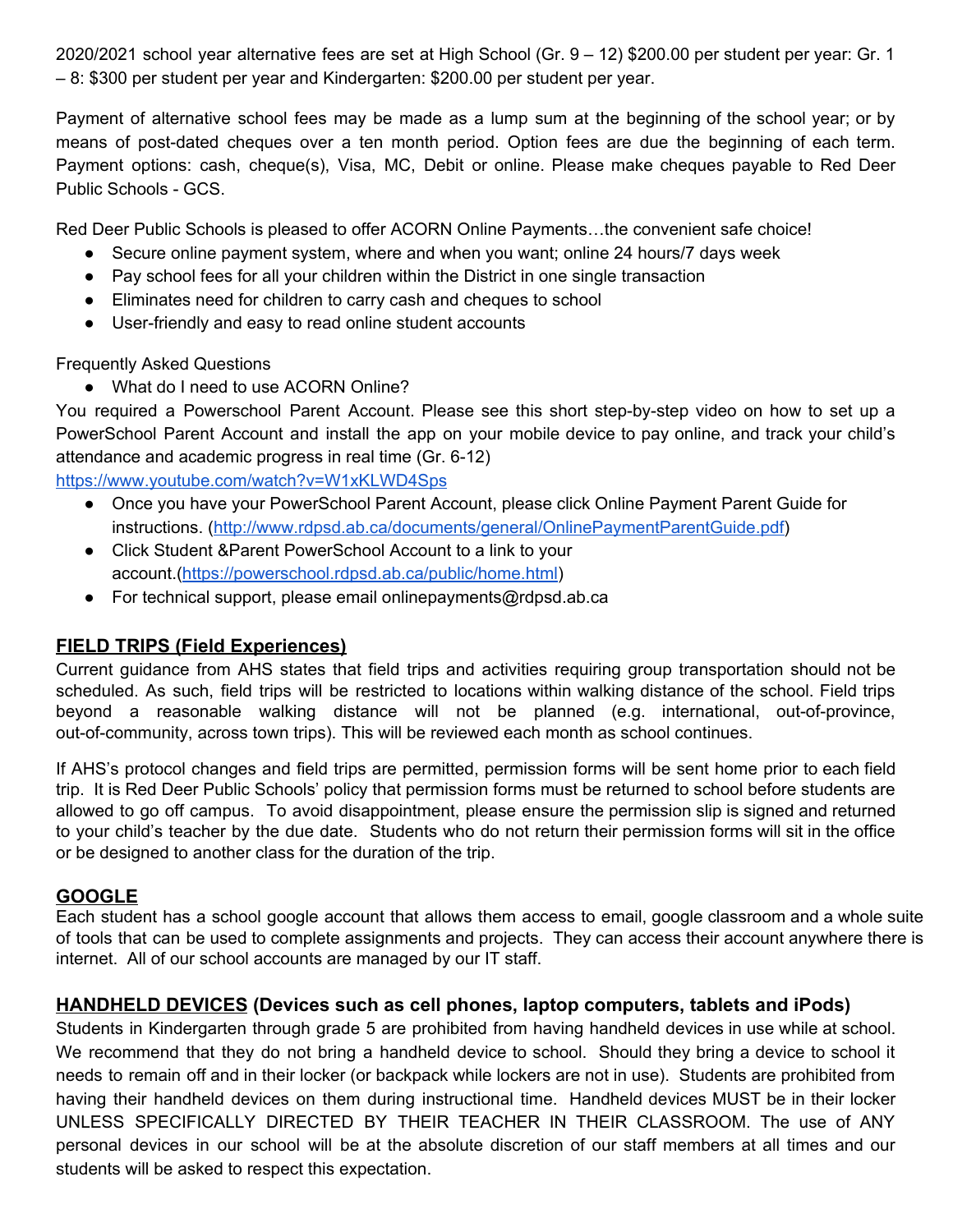If a handheld device is confiscated by a staff member the following consequences will occur:

1st Offence: The teacher will confiscate the handheld device and hand it off to the grade level administrator. Students will then need to meet with the grade level administrator to get the handheld device back.

2nd Offence: The teacher will confiscate the handheld device and give it to the grade level administrator. The student's parent or guardian will then have to come in and meet with the grade level administrator to get the handheld device back.

3rd and Following Offences: We will view the third offence as defiance. These will be dealt with through the discipline cycle and may include detentions, suspension, or other consequences determined by the grade level administrator or the principal. Parents will be required to pick up the device upon every subsequent offence.

#### **HOMEROOMS**

Students are assigned a homeroom teacher who acts as a mentor in supporting their learning. Through homeroom, students receive various school communications. This teacher also promotes student success by acting as the main point of contact for ISP (Individual Support Plan) coordination, attendance or discipline phone calls. In the event we cannot communicate through the contact numbers given, we will also communicate through parent email addresses provided. Our homeroom teachers are available to help problem solve and provide resources to help students become independent learners.

#### **HOT LUNCH:**

GatewayChristian School's hot lunch committee offers a weekly hot lunch program. Please watch for more information about start date and menu options.

All orders are placed online! It's a quick and convenient process. Please note: Information is not carried over from year to year! Parents must register each school year.

\*\*\*\* IMPORTANT REMINDER\*\*\*\*

- If a student is away, the hot lunch committee does their best to have their order delivered to the office for them to pick up the next day. However, they cannot guarantee this as mishaps do happen.
- Once a deadline for ordering has passed, no orders will be accepted. Please do not call the restaurant to have your child's order added to the school order. These orders will not be accepted. This causes a lot of complications for our volunteers who work hard at ensuring each student gets their lunch each week.
- Changes can be made to any order up until the deadline. If any order is cancelled prior to the deadline, a credit will remain on your hot lunch account and will be applied towards your next order until the end of the current school year. Unfortunately, no refunds will be issued.

We thank you for your understanding as we strive to help keep this volunteer based program running smoothly each week. As always, we are grateful for the continued support from the Gateway Community.

Once the Hot Lunch Program is set-up, here is how to get started...Go to gateway.hotlunches.net click on "Click Here to Register"

● Enter Access Code GCSRD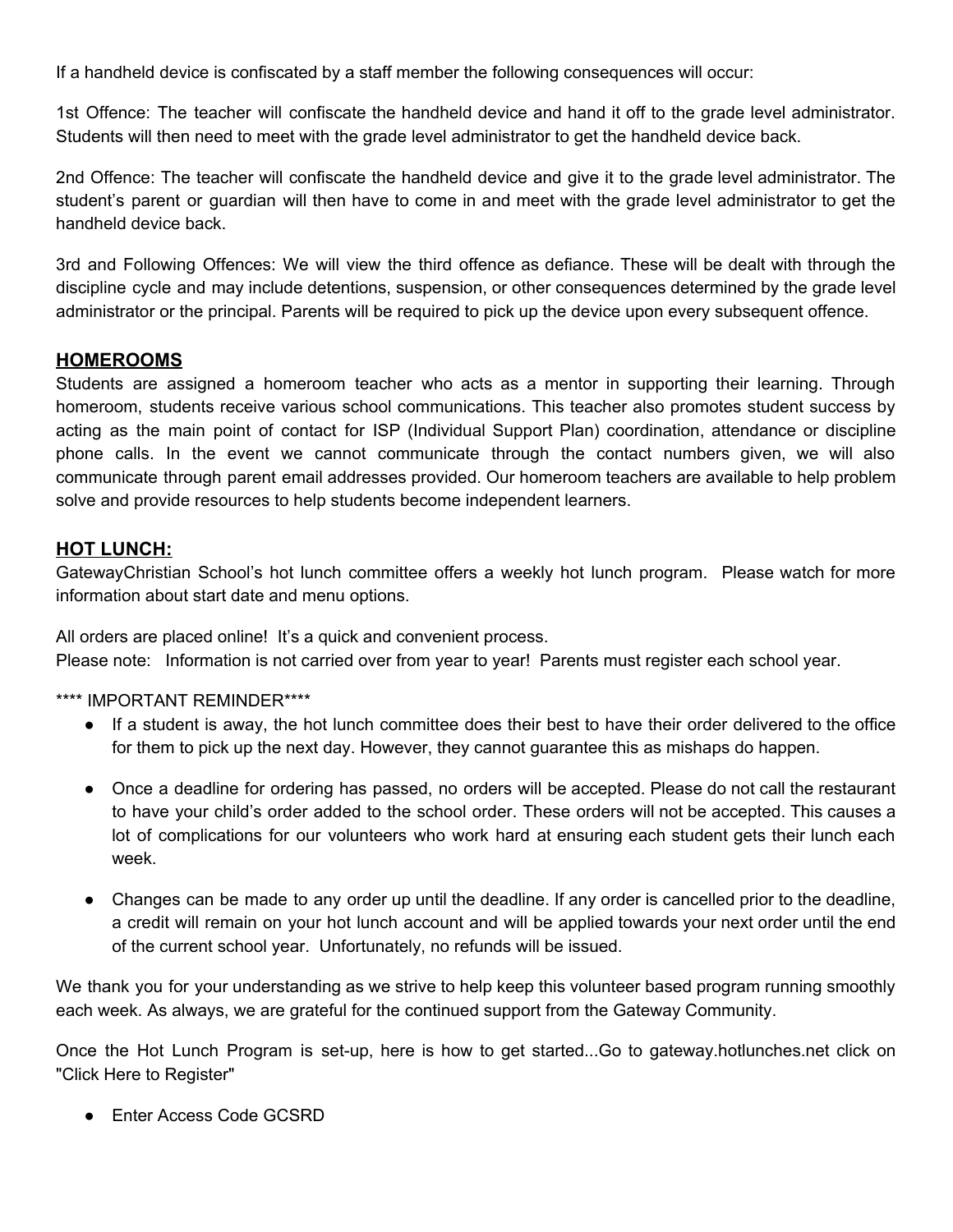- Complete the rest of the registration form. (Including your email address will ensure you receive reminder emails about hot lunch order deadlines, and your child's hot lunch order for the upcoming week)
- Click the "Register Now" button at the bottom
- Follow the instructions to add each child in your family who attends Gateway Christian School
- Once your child(ren) are registered, click on "Orders"
- Proceed to order hot lunch for your child(ren)
- If you require any help with ordering online, please access the "help" button on the top right hand corner of the website.

The hot lunch online order system requires a small amount of setup time at the beginning as you must register each child prior to ordering hot lunch. Once the initial setup process is complete, your hot lunch orders for the remainder of the year should be quick and simple. If you need help with placing your order, questions about the menu or dates; please use the "help" button on the website.

PayPal:We only accept hot lunch order payments through PayPal (www.paypal.com). No cheque or cash payments will be accepted at any time. Please set up a PayPal account using your credit/debit card or bank account. Recipients are then notified via an email from PayPal that they have received a payment from you. PayPal is free for you to sign up; however, the school/Hot Lunch Program is considered to be operating as a "business" in PayPal's eyes so we will encounter fees with each transaction. To offset the costs of this, each order will be charged a 3% transaction fee. This is a very minimal fee, but allows us to be able to focus on taking the profit received from all orders and applying it towards the "Active Living" initiative that our school is working towards. Example: A \$5 order would have an additional transaction fee of \$0.15

Please Note: Should you experience any issues with your PayPal account, you must contact PayPal directly to solve the issue.

#### **ILLNESS**

Students exhibiting signs of illness will be moved to the school's sick room for isolation. Parents/guardians will be notified immediately and advised to pick up their child. If the parent is unable to pick up their child, they must designate an emergency contact. This is a responsibility all families must adhere to.

Red Deer Public Schools is asking all families to log in to the Red Deer Student Verification Process (RSVP) to review who they have designated as emergency contacts in our student information system and update the information, if necessary. The emergency contacts need to have the ability to come and get your child from the school in the event you are unable to do so.

Information on how to access and change your child's information is shown below:

Step 1 - Parents need to have a Parent PowerSchool account. This [video](https://www.youtube.com/watch?v=WzZRhyc3mQM) shows the steps on how to do this or use this [document](https://drive.google.com/file/d/1-6shL9FJ8bWKl95VWO_jdAtDeMceMfYv/view?usp=sharing) to guide you through the steps.

Step 2 - When you have a Parent PowerSchool account this [document](https://drive.google.com/file/d/1-Xv-kU8sfbmZDXqgx4OzPxgjDg6fX8OB/view?usp=sharing) shows you how to access and change your child's information in RSVP.

#### **Stay Home When Sick**

This [document](https://drive.google.com/file/d/10kkqv_Eq9KwpVR8z_Omild_0FT9YK_yI/view?usp=sharing) outlines the Alberta Government's expectations regarding students staying home when sick. Those unsure if they, or a student, should self-isolate are directed to use the Alberta [COVID-19](https://myhealth.alberta.ca/journey/covid-19/Pages/COVID-Self-Assessment.aspx) [Self-Assessment](https://myhealth.alberta.ca/journey/covid-19/Pages/COVID-Self-Assessment.aspx) Tool.

Students with symptoms must not attend school. Anyone that reports symptoms must stay home and seek health care advice as appropriate. Parents can call Health Link 811 or their primary health care practitioner, and fill out the AHS Online Self-Assessment tool to determine if their child should be tested. Parents can us[e](https://drive.google.com/file/d/15AICoaloI3Y7WvbFLJO-XQpVMu1oRq_k/view?usp=sharing)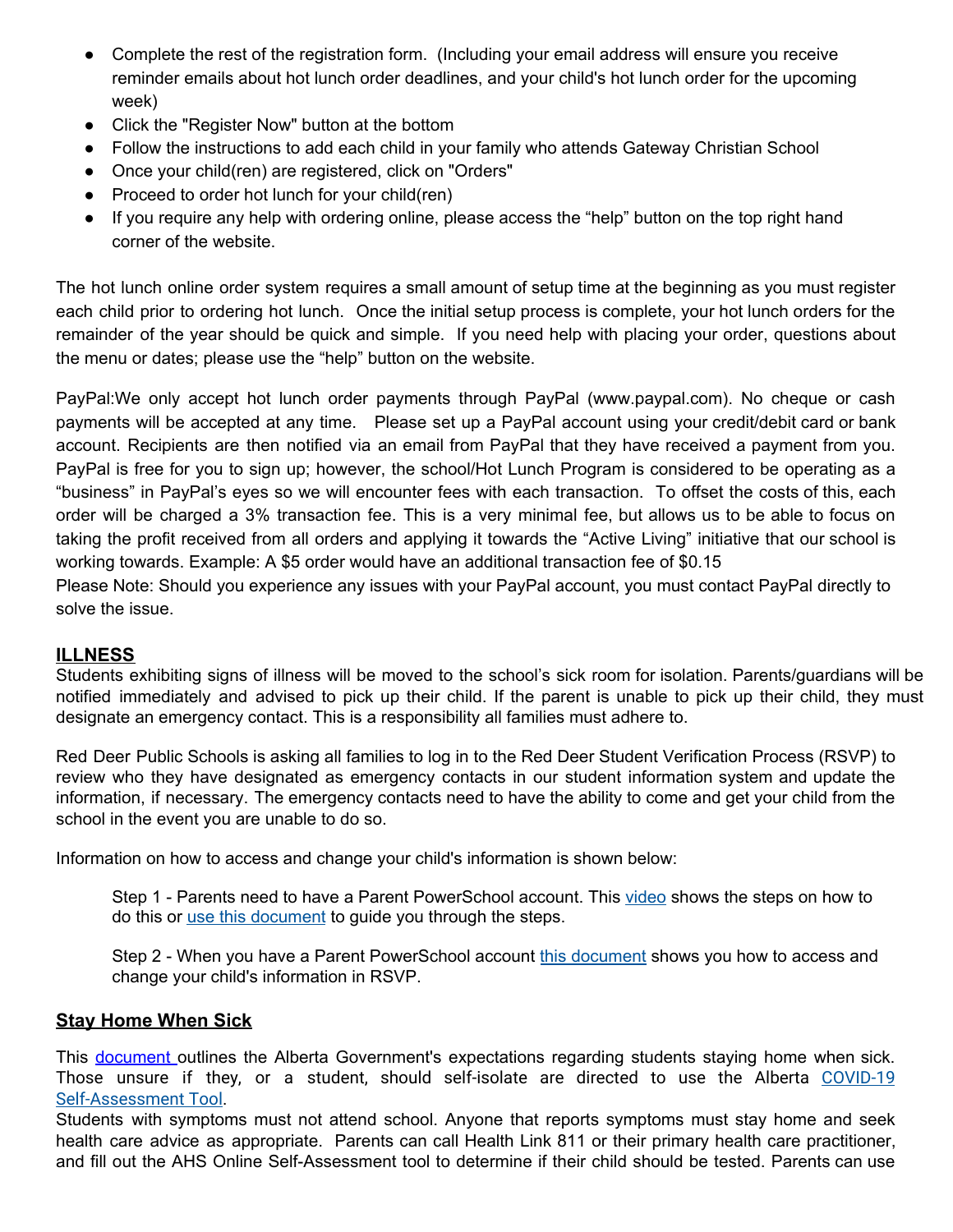this flow [chart](https://drive.google.com/file/d/15AICoaloI3Y7WvbFLJO-XQpVMu1oRq_k/view?usp=sharing) that explains the expectations for students (who are not a close contact of a person with COVID-19) and are exhibiting COVID-19 like symptoms.

Parents, household members, and contacts of a student who has symptoms but is not a COVID-19 case, are *not required to quarantine.*

Students will be supported by their school to learn at home if they are required to isolate due to illness or *because they are a close contact of a case of COVID-19.*

#### **Confirmed Cases of COVID-19**

If there are cases of COVID-19 identified within the school setting, the Zone Medical Officer of Health will work directly with the jurisdiction and school administration to provide follow-up recommendations and messaging for staff, parents/guardians and students.

In the event of an active case, AHS may request the school close in-person classes to allow a public health investigation to take place. The decision to send a cohort/class home or to close a school will be made by the Zone Medical Officer of Health. If this were to occur, the school will support students and staff to learn or work at home if they are required to self-isolate.

#### **ISOLATION ROOM**

Gateway has a designated isolation room where students exhibiting symptoms will wait for parents/emergency contacts to pick them up.

#### **LATE ARRIVAL OR EARLY DEPARTURE**

We ask if your child is going to be late arriving to school in the morning, or needs to be excused during the day, please contact the school. When your child arrives late they need to check into the office, hand sanitize and head to their class. If your child is scheduled to be picked up early, please call the office when you arrive and we will arrange for your child to exit the front door and meet you at your vehicle.

#### **LEARNING ASSISTANT TEACHERS:**

Learning assistants teachers, Mrs. Lynette Loonstra and Mrs. Tracey Jamieson, along with educational assistants provide support for students who need extra support or have learning challenges. This includes students who have academic, emotional, social or behavioral concerns. Our learning support team (learning assistance teachers, admin, CLW & Counsellor) work with classroom teachers to determine the level of extra support a student needs and support will be provided within the classroom, on an individual or small group basis.

# **LIBRARY (IN RESPONSE TO AHS's ENHANCED HEALTH & SAFETY MEASURES, OUR LIBRARY WILL BE CLOSED)**

Our librarian is Mrs. Cathay Vaartstra ([catherine.vaartstra@rdpsd.ab.ca\)](mailto:catherine.vaartstra@rdpsd.ab.ca).

#### **LIVING IN COMMUNITY**

At Gateway, it is our prayer that the Spirit of the Lord prevails everywhere – in the hallways, staffroom, offices, classrooms, gyms, library and on our playgrounds. We want students to take responsibility for their actions, understand how their actions affect others, and provide opportunity to repair the harm that might have occurred. Our calling is to guide each other into a restored relationship with God and each other.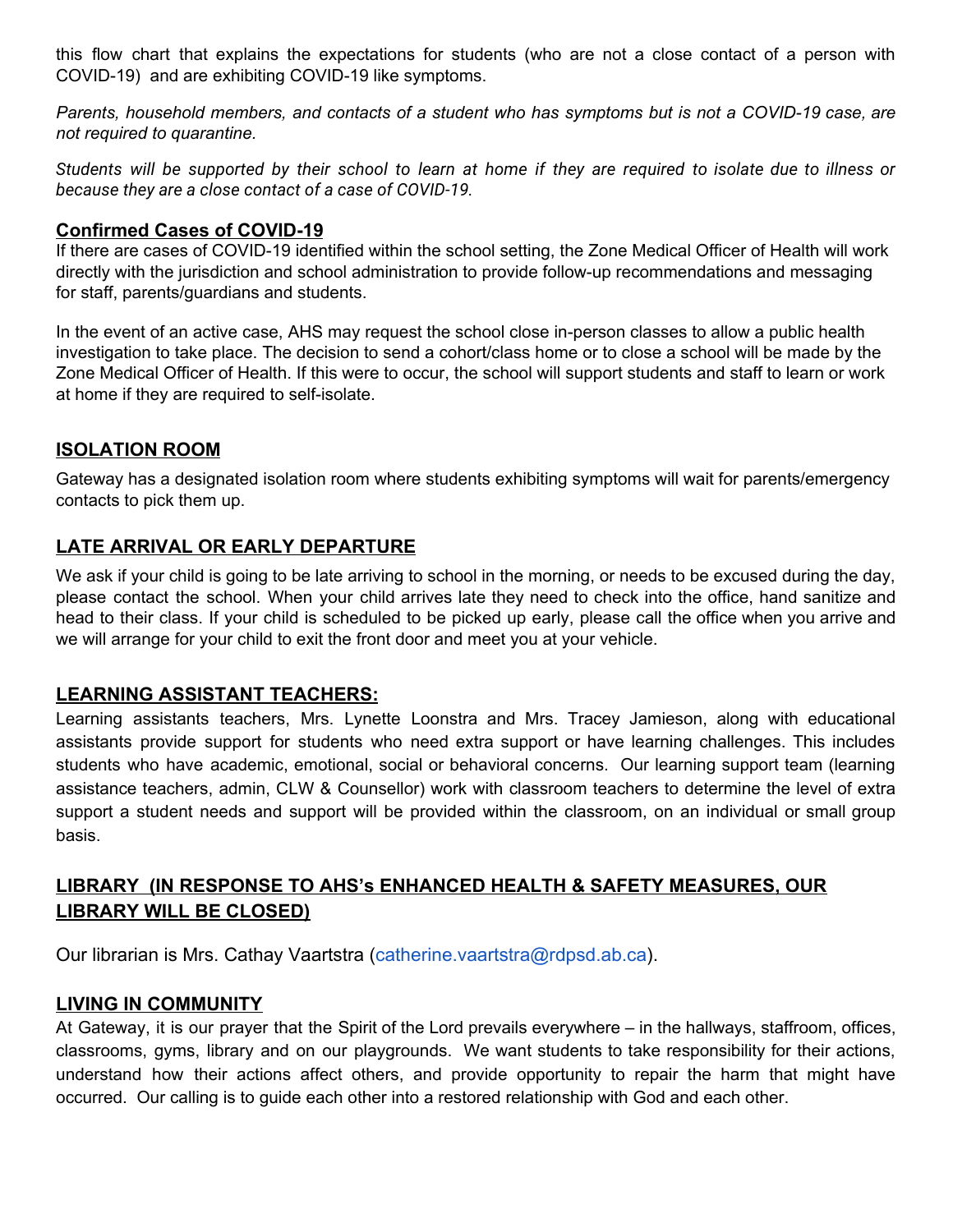## **LOST & FOUND**

(IN RESPONSE TO AHS's ENHANCED HEALTH & SAFETY MEASURES, OUR LOST & FOUND WILL NOT BE DISPLAYED IN OUR HALLWAY. Pictures of our 'Lost & Found' items will be displayed virtually for all students to view.

#### **LUNCH SUPERVISION**

11:50 a.m. – 12:20 p.m. (outside for recess) 12:20 p.m. – 12:40 p.m. (eating lunch in their classrooms)

Students should bring lunch to school each day. No microwaves are available at this time. A student who is thinking about how hungry they are is not able to concentrate on their school work and learning. If your family is facing financial difficulties and does not have food for lunches, The Mustard Seed will deliver a lunch to school every day for your child. Please let the office know if you would like to add your child(ren) to the list.

Students will be eating lunch in their classrooms. Guidelines:

- Be kind, respectful and talk quietly with those near you.
- Be obedient, stay in your seat, clean up your mess, follow classroom expectations & display appropriate classroom behaviour.
- Be good stewards, eating the lunch your parents have sent and not throwing food away. If you don't want to eat it, please take it home.

## **MASKS & PERSONAL PROTECTIVE EQUIPMENT (PPE)**

Alberta Education has mandated that all staff, and students from Grades 4 to 12, will be required to wear non-medical masks on school transportation, and in all common areas in school buildings, or where physical distancing is not possible.

Masks **are not** required while students are seated facing forward in the teaching areas during instruction **if** the space allows for physical distancing to occur. We recognize some classrooms will not be able to meet the physical distancing guidelines, meaning masks **will be** required to be worn in those classrooms. Masks will also be required when close contact between students, or students and staff, is occurring. Masks should be used for the duration of this activity.

[Exemptions](https://open.alberta.ca/publications/covid-19-information-guidance-school-re-entry-scenario-1) will be made for students and staff who are unable to wear a mask due to medical or other needs.

Two reusable non-medical masks were provided to each student on their first day of school. Students were taught procedures for using [non-medical](https://drive.google.com/file/d/1-2gJLAjK7hgFMDgorjFEUQhhyL3Jphvc/view?usp=sharing) masks. Parents should familiarize themselves with the [guidance](https://www.alberta.ca/masks.aspx#toc-3) on [mask](https://www.alberta.ca/masks.aspx#toc-3) use, paying attention to the need to launder masks on a daily basis.

Individuals who are physically, psychologically or developmentally unable to wear a mask, will be excused from this health protocol. Families will work with our principal to discuss this relative to their child.

#### **MEDICAL CONDITIONS THAT MIMIC COVID-19**

We recognize that many of our students have allergies or ongoing health issues that exhibit symptoms similar to COVID-19. If symptoms change (worsen, additional symptoms, change in baseline) the individual must stay home, and be tested, and can return to school once cleared.

For individuals that have chronic pre-existing conditions as described above, the school will keep a record of the typical baseline symptoms that may be confused for COVID-19 in PowerSchool, as they would with other medical conditions to try to mitigate continual questioning by school staff.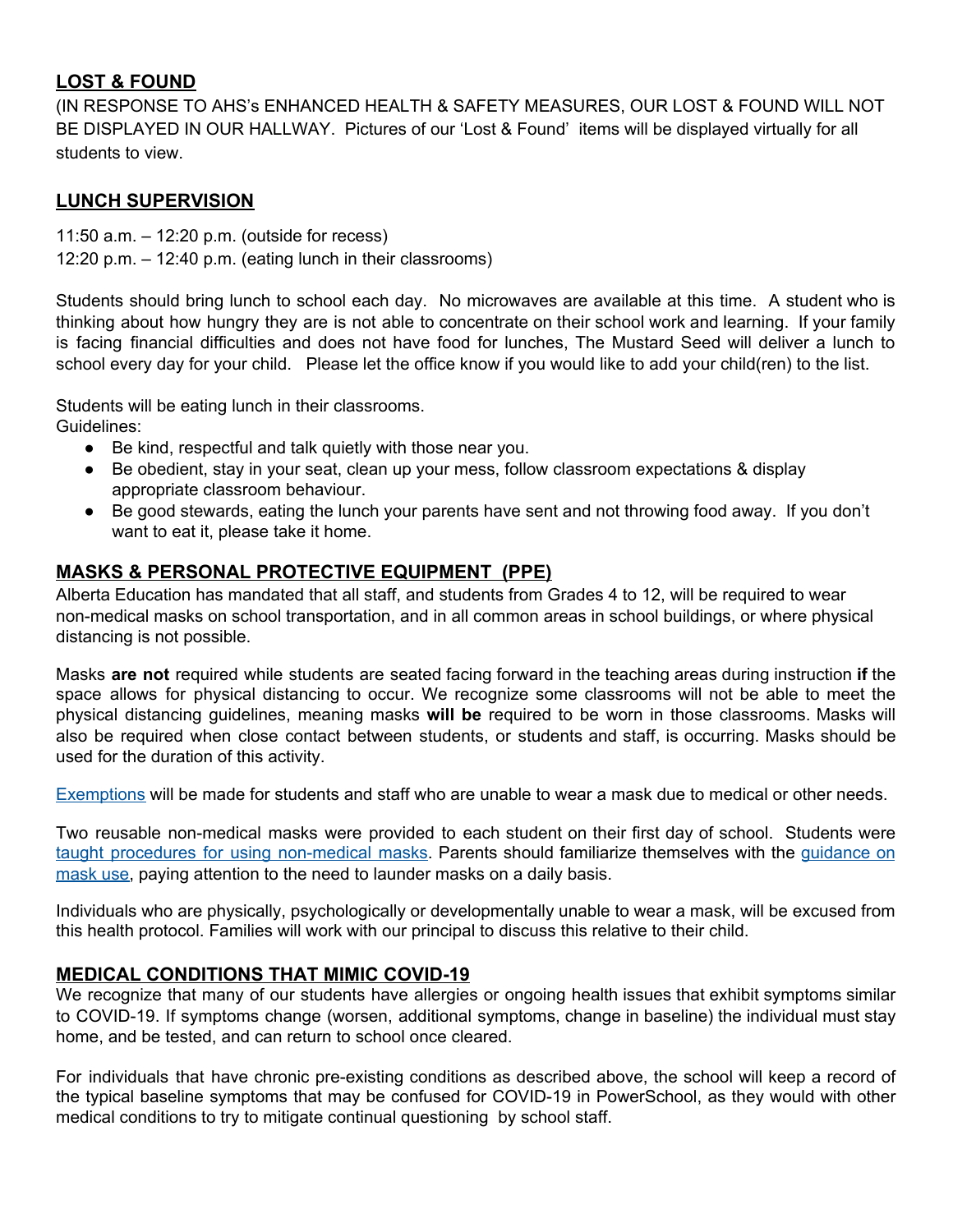#### **MEDICATIONS**

Medications cannot be administered to students without a "Request for Administration of Medication Form" being filled out by parents. The form is available at the office and once completed is kept on file. Medications administered under the instructions of a medical doctor must be accompanied by a written directive from that doctor indicating what medication is to be dispensed and under what conditions.

#### **MESSAGES/ITEMS FOR STUDENTS:**

There are MANY requests for messages and items to be delivered to students each day. In order to cut back on the number of classroom interruptions, please make sure your child is aware of the day's arrangements before they come to school. This includes what time they are leaving for appointments, if you will be dropping off lunch or school work or if someone else is picking them up after school. We don't interrupt classes to give messages, except in the event of an emergency.

#### **MOVIE/SCREEN TIME:**

Research shows a distinct connection between learning and screen time/use. Academic achievement has been shown to decline after as little as an hour of screen time a day. As learning, growth and relationship connections are critical to student achievement and success, we want to take a careful approach to screen use. Teachers are encouraged to limit the time spent during lunchen gaging in movies and/or free computer/internet use. A basic guideline would be 1 lunch period a week - saving the primary lunch time for getting lunches finished, interacting/communicating with each other, building key social skills. Teachers will be encouraged when watching video/movies/series to communicate content to families so that parents can have conversations with their child about what they have been watching.

# **PARENT / SCHOOL VOLUNTEERS (Due to COVID-19 restrictions, parent volunteers are not permitted at this time).**

In order to minimize risks, volunteers and guest presenters will not be permitted until further notice. Authorized visitors include parents/guardians (with prior approval of principal or scheduled meeting), delivery personnel, Red Deer Public staff, RCMP, CARE workers, and Health Service providers (Speech and Language, Occupational Therapy, Psychology). Visitors must use the posted [Screening](https://drive.google.com/file/d/1AVbyZ9Vn_TBXQ3eEf7vEAm3H8-PudbCm/view) Checklist, which is posted on the front door. If a visitor answers YES to any of the questions, the individual must not be admitted into the school. We encourage communication between our families and staff, it will just look different than last year. Please email your child's teacher if you'd like to set up a virtual meeting.

#### **PARKING/TRAFFIC**

The safety of our students, staff, parents & visitors at Gateway is imperative. As school doors open, traffic gets heavier on our streets. Therefore, we ask that families pay special attention when dropping off and picking up their children. We appreciate your cooperation with helping our traffic run safely and smoothly.

- Children crossing the road on their way to and from school can easily get distracted and step into harm's way. Slowing down and being vigilant is crucial to keeping everyone safe.
- Kids are small and easily distracted, and for drivers, this can create dangerous situations on the roads. Be vigilant and alert behind the wheel. You never know when a small child might step out from between parked cars or off a sidewalk. Your fast reflexes might be needed to prevent an accident.
- Following the posted speed limit gives drivers time to react in an appropriate fashion when faced with unexpected situations.

## **PARKING / DROP OFF & PICK UP**

Ensuring the safety of our students to and from school is a #1 priority at Gateway ChristianSchool. Whether students walk, take the bus, ride a bike or ride in a vehicle they may face many traffic hazards. Please join with us in promoting safe driving, drop off, pick up and parking practices.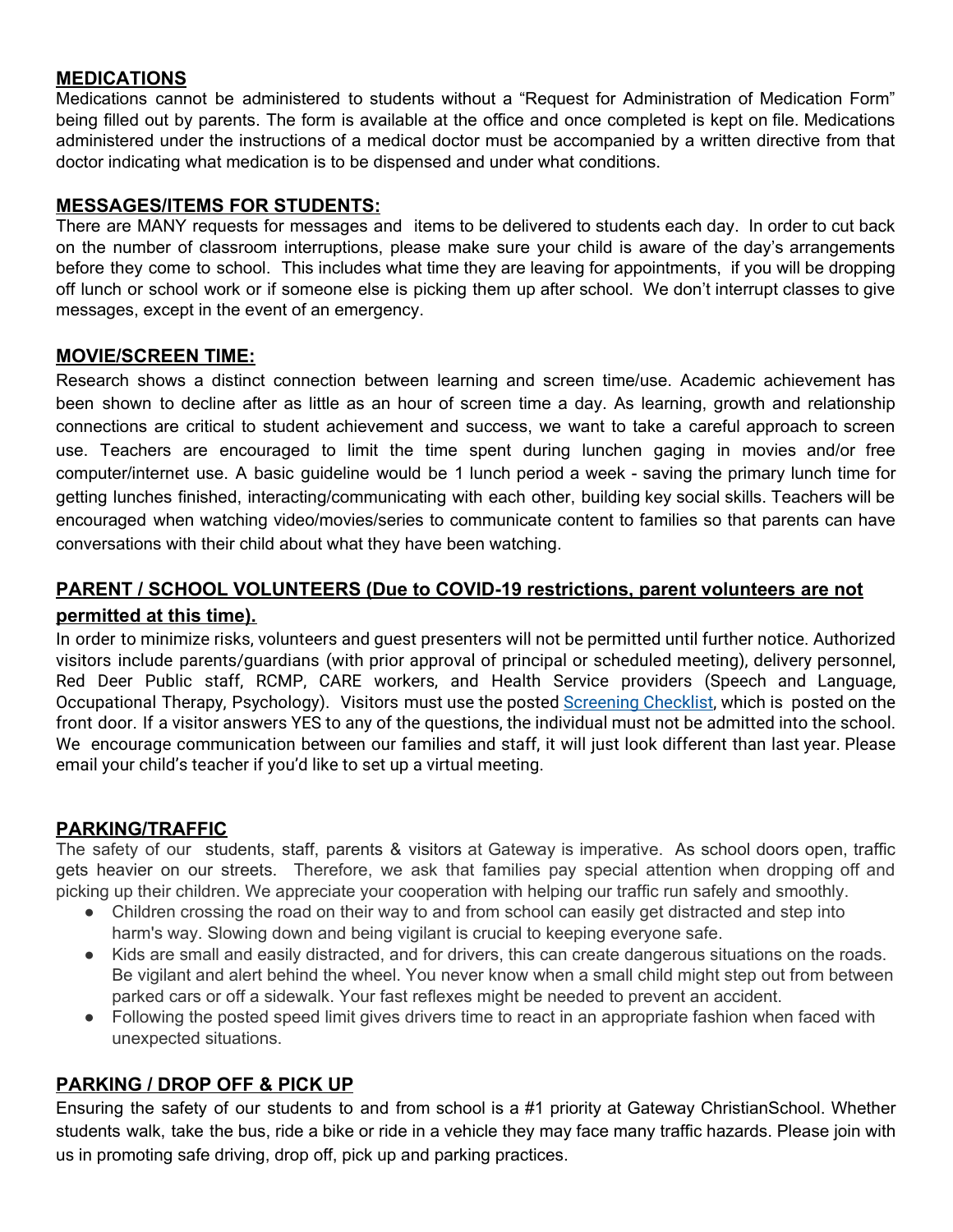



## DROP OFF/PICK up zones:

Pull ahead as far as possible.

Drivers must remain in the vehicle.

Students have bags with them and are ready to exit when the vehicle stops.

Students exit on the sidewalk side of the vehicle.

Drop off/Pick up should take about 1 minute.

Once your child has exited your vehicle please YIELD to oncoming traffic and merge into the flow through the traffic lane.

If you want to wait in your vehicle with your child, or accompany them to the school; you must park in the parking lot or the designated parking zone.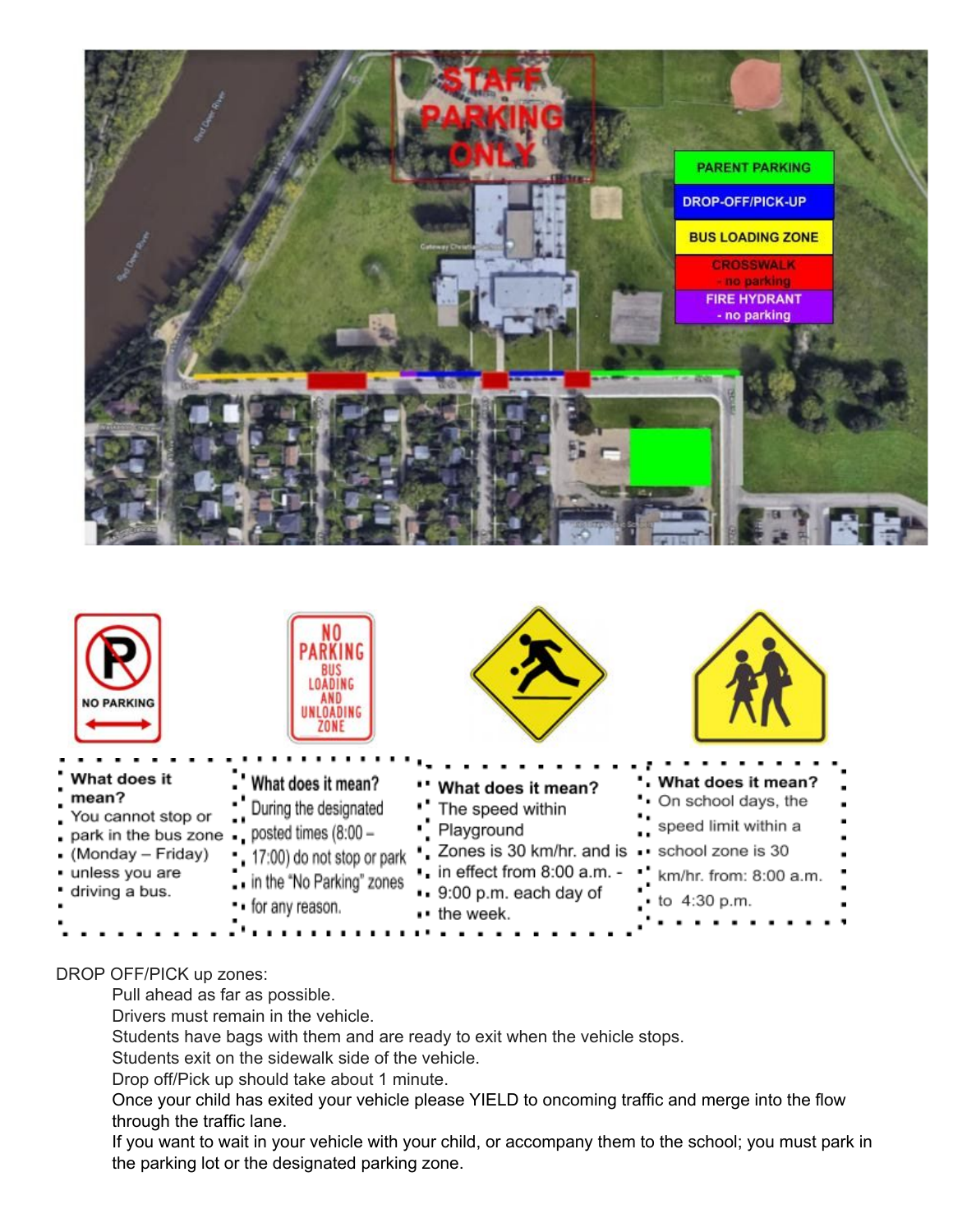If you child is not waiting on the sidewalk after school, beside the pick up zone, please park in the parking lot to wait for you.

#### **PARKING:**

- Memorial Centre lot may be used.
- Designated parking lot behind the Memorial Centre & RDPSD Facility Services is for parents & students.
- Do not leave children unattended in your vehicle.
- GCS is an 'idle-free' zone please turn off your vehicle when dropping off or picking up students.
- Lock your vehicle (do not leave valuables in your vehicle).
- Street parking is noted on the map below.
- 1. The back lot will be closed to traffic other than staff and WILL NOT BE SUPERVISED.
- 2. Students will be supervised only in the front. Supervisors will accommodate the additional students that had been supervised in the back.
- 3. All doors including the back, will be supervised when the bell goes (8:30 a.m.)
- 4. Three crosswalks as shown on the map below will be supervised.

We have supervision at the front of the school from  $3:14 - 3:30$  but we do not have supervision on the playgrounds. If you cannot pick up your son/daughter at 3:14 p.m., please make alternate child care arrangements. Thank you!

#### **SAFETY CONCERNS:**

- Please don't speed, block lanes of traffic, make U turns, double park, block driveways, jaywalk or use the drop-off & pick-up zones as PARKING LOTS! These actions put students at RISK! Thank you for your cooperation.
- Please do not stop in the middle of the road to let students out of your car
- Do not park in the crosswalks or block the crosswalks
- If you use the Memorial Centre to drop your children off, please be safe and walk them to the crosswalk. This parking lot will NOT be supervised.
- The alley is considered a road and would NOT be a safe place to let your children out of the car.

Please do not park right on the road corners as it impedes vision of oncoming cars and students who are crossing

## **PERSONAL & SCHOOL PROPERTY**

The school CANNOT and WILL NOT be held responsible for any lost, stolen or damaged items that a student brings to school. It is the responsibility of the student to keep anything they bring to school secure. Accidents happen and any damage to a student's personal property (clothing, cell phones, tablets, devices, backpacks, headphones, etc.) are NOT the responsibility of the school. At ALL times, the student is personally responsible for their own items.

Please respect all school property (classrooms, desks, equipment, textbooks, supplies, computers and technology, etc.) and treat these resources appropriately. We also ask you to look after our environment by disposing or recycling materials properly.

The sharing of personal items will not be allowed (e.g. electronic devices, writing instruments, school supplies, food, etc.).

#### **PHYSICAL DISTANCING**

Where possible, students and staff will be following the two metre physical distancing recommendations from Alberta Health Services and Alberta Education. In situations where the recommended two metre physical distancing is not possible, the wearing of non-medical masks; extra emphasis on hand hygiene; respiratory etiquette; not participating when sick; and cleaning and disinfecting on a regular basis before and after activities are strategies that we have employed. This is why it is extremely important that anyone showing symptoms must stay home and get tested and cleared before returning to school.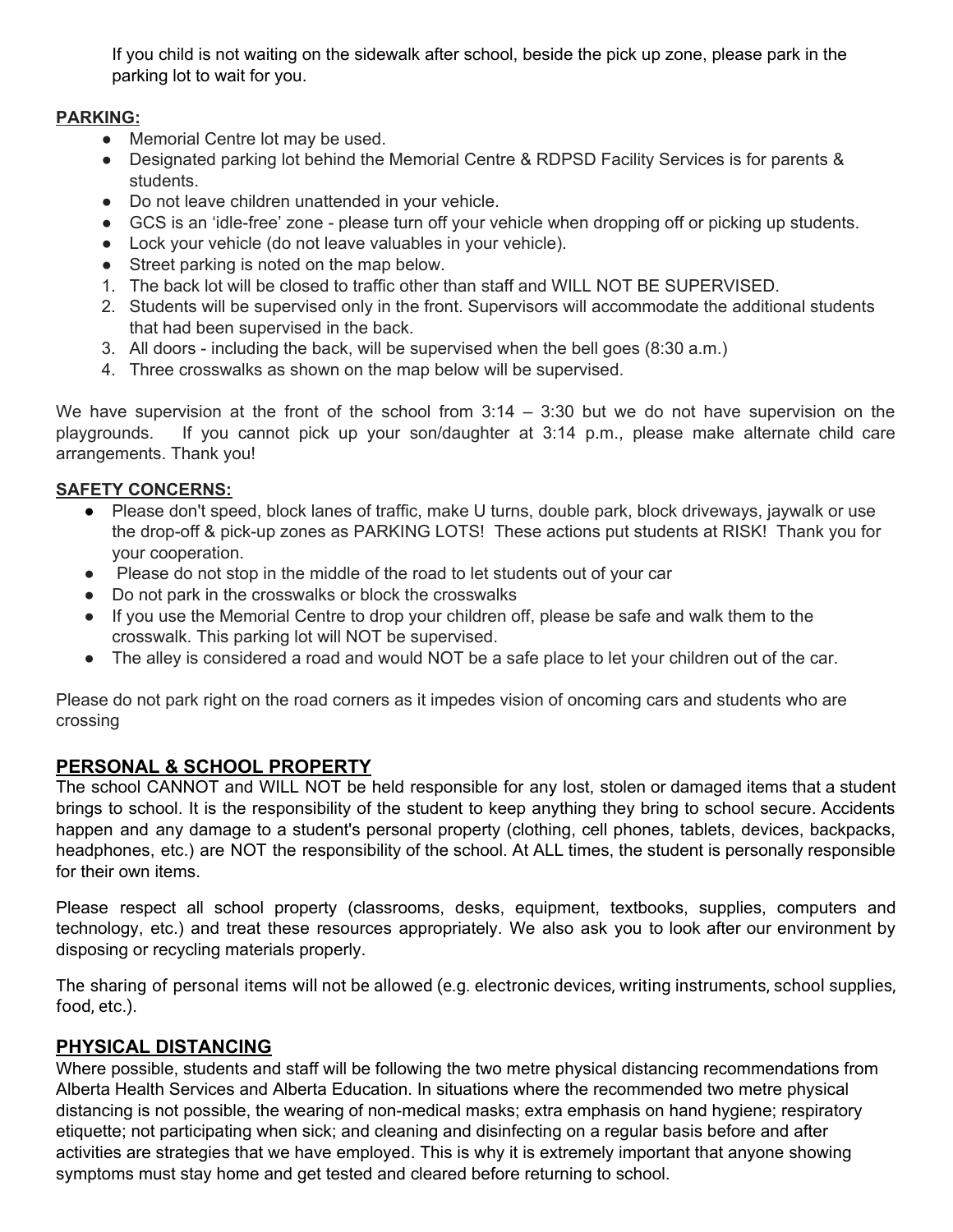# **PLAYGROUND RULES**

- 1. The staff parking lot is off limits.
- 2. No climbing trees.
- 3. Students are permitted to ride bicycles to and from school; however, during school hours bicycles must remain locked to the bike stands.
- 4. Students are permitted to bring their own equipment to school for use at recess time with a teacher's permission; however, the school is not responsible for any damage done to these items while on school property. Crazy carpets are permitted.
- 5. Students are not permitted to throw stones, snowballs.
- 6. Rough play of any type including wrestling, chicken fights, British bulldog, play fighting, pushing, grabbing, kicking, throwing stones or snowballs, tackle football, etc., will not be tolerated.
- 7. If a ball goes over the fence or on the road, please advise a supervisor and they will allow you to get the ball when it is safe.
- 8. Students please keep off the public bike paths (which run through the playground)
- 9. When the bell rings to end recess, students are to quickly line up at their designated doors.

# **POWERSCHOOL**

PowerSchool is our web-based student information system. We use PowerSchool for taking attendance, storing Junior High & High School marks and report cards, scheduling and student demographics.

►Kindergarten parents can use PS to check their child's attendance, sign/approve field trip forms & pay school fees.

►Gr. 1 - 5 parents can use PS to check their child's attendance, view report cards, sign/approve field trip forms & pay school fees.

To access PowerSchool please visit: https://powerschool.rdpsd.ab.ca/public/.

To set up a parent account, please visit our website: gateway.rdpsd.ab.ca / Students & Parents / Parents / PowerSchool Instructions. You will need your child's Student Web ID and Student Password. Older students will know their ID & password. If your son/daughter does not, please call the office. Our secretaries would be happy to give you the information..

# **RECESSES (MORNING & LUNCHTIME)**

Generally, we do not allow students to remain inside the school because they are sick. We feel that if a child is well enough to be at school, they are well enough to spend this short amount of time outside. (Please ensure your child(ren) has the required clothing and footwear for the weather.)

# **RED DEER PUBLIC SCHOOL BOARD TRUSTEES:**

Gateway Christian School is an alternative Christian Program under the umbrella of Red Deer Public Schools. The Red Deer Public School District No. 104 is governed by seven locally elected trustees responsible for making sure public education is of a high quality and meets local needs. The board has a responsibility to be in touch with the public's concerns, to make people aware of what the board does and why, and to give citizens every opportunity to have a say in what children learn. Our Board of Trustees are: Nicole Buchanan – Chair, Laurette Woodward- Vice Chair, Dianne Macaulay, Bev Manning, Cathy Peacocke, and Bill Stuebing.

## **SAFETY TRAINING:**

During the first week of school, staff taught students the new specific COVID-19 safety precautions that have been put in place since students were last in school. Age appropriate lessons on [handwashing](https://docs.google.com/document/d/1WfWUc5Lx5zHiGZtYbGmLN6NBXVpZOg1mL9cEsM5pdeg/edit?usp=sharing) and [mask](https://drive.google.com/file/d/1-cLb9rnYKYx6C_cBh4BOy-nCtIbPtJQd/view?usp=sharing) use were taught.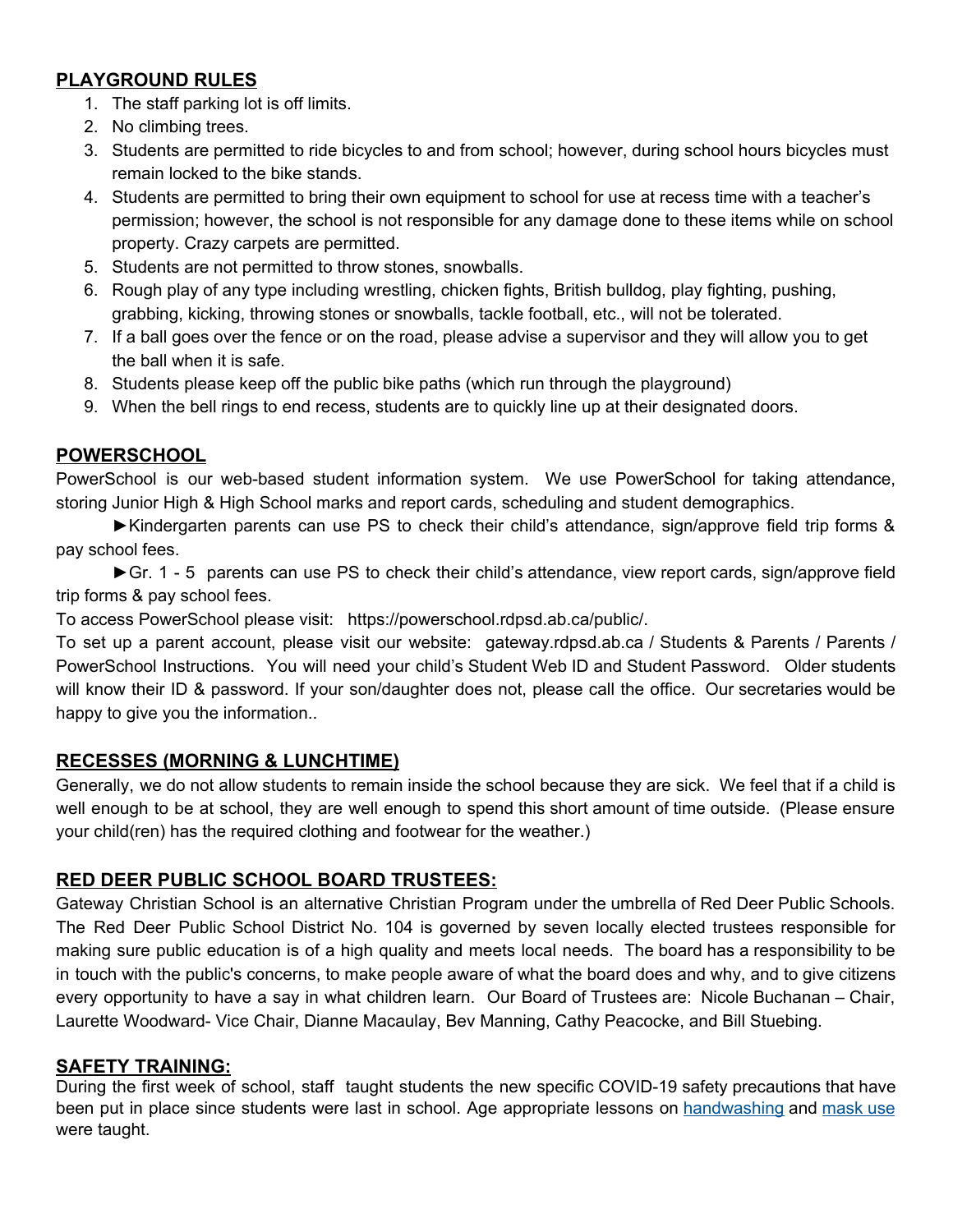# **SCHOOL COUNCIL**

Gateway Christian School Council extends a warm welcome to all returning families and all new families. We pray your association with the school will be a blessing to your family.

School Council's Mission

- To be a forum for parents, students, and community to engage in our school
- Provide a positive and healthy exchange of information between parents and the school
- .Advocate for students and parents at Gateway

The objectives of GCS council are as follows:

- To provide advice (input) to administration on issues of importance such as: programs and directions, and budget allocations to meet student needs.
- To stimulate continuous improvement in meaningful involvement by the school community.
- To uphold the common vision for our school.
- $\bullet$  To keep the school board informed in cooperation with the principal of needs to the school.
- To support the school in its efforts to focus teachers' time and school resources on the essential tasks of teaching and learning.
- To have FUN!

All interested parents are welcome to attend our monthly meetings.

We would like to invite all parents/guardians to our virtual Annual General Meeting on Tuesday, September 22nd at 7:00 p.m. Please watch for an email providing sign-in information.

# **SEARCH & SEIZURE:**

Red Deer Public School District policy states that the following may be subject to search: students, school desks, lockers and school storage areas used by students; articles and objects belonging to, in the possession of, or used by students either on school board premises or during off-site activities including, but not limited to, backpacks, clothing, purses, suitcases, and tote bags; and district electronic information resources used by students.

## **SPARK PROGRAM**

Once a week students meet in groups to "SPARK". The name SPARK comes from Dr. John Ratey's book "Spark." Dr. Ratey, of Harvard Medical School, states that "exercise is the single most powerful tool that we have to optimize the function of our brains". A variety of activities are planned which include connections to Teaching for Transformation, Literacy, Numeracy, Physical Education and Health and Life Skills. While students are "Sparking" their minds and bodies for learning, their homeroom teachers are also "sparking" as they engage in collaborative planning with a focus on embedded professional learning, improving teaching strategies that increase the success of student outcomes and aligning practice with the Alberta Program of studies. Our goal is to improve student learning and success for all.

## **STUDENT ACCIDENT INSURANCE**

Red Deer Public Schools provides basic student accident insurance for all full-time registered students. Please check Red Deer Public School's website for more information ( [http://rdpsd.ab.ca\)](http://rdpsd.ab.ca/)

# **STUDENT ASSESSMENT & OUR REPORTING SYSTEM**

Gr. 1 – 8 students will receive a report card three times a year **(December 8th, March 16th & June 29th).** Kindergarten parents will receive their children's assessments/reporting at the time of their parent/teacher interviews (October 8th & December 10th) and a report card will be sent home on June 29th.

## **Grading Scale**: Achieving / Approaching / Beginning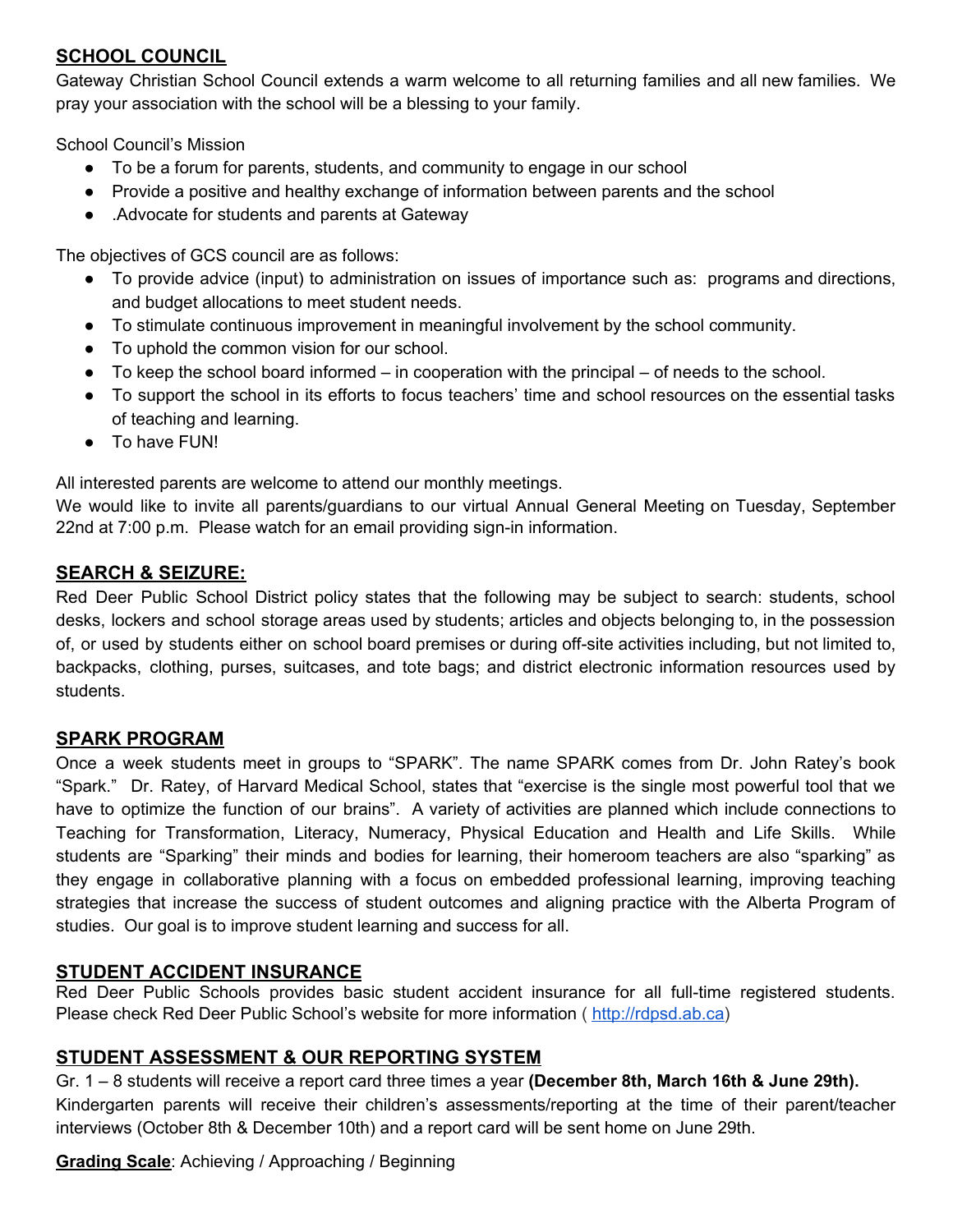How will parents access their child's report card?

- Gr. 1-5 report cards will be available to parents through their PowerSchool Parent Portal Account. Kindergarten report cards will be sent home on June 29, 2021.
- Parent/Teacher Interviews: Parent-teacher interviews are an opportunity to share information between parents/guardians and the teacher. We encourage parents to attend these meetings to discuss the child's academic, spiritual, social and emotional development. Interviews will be held October 8th & December 10th
- Student-Led Conferences will be held March 18th, which will provide an opportunity for the students to share their portfolio and goals for the school year. During student-led conferences, teachers act as facilitators as students review their work and progress with their parents.

## **STUDENT RECOGNITION**

The purpose of student recognition at Gateway:

Students at Gateway Christian School will be recognized for demonstrating throughline qualities. These include being an Earth Keeper, Justice Seeker, God Worshipper, Image Reflector, Idolatry Discerner, Community Builder, CreationEnjoyer, Beauty Creator, Faith Nurturer, Order Discoverer and Servant Worker. This recognition process has more focus on affirming and commending students whereby they are each recognized for exemplifying qualities of the throughline in their thoughts or actions.

At one point throughout the year, each student in our school will be recognized for demonstrating throughline qualities or growth in them. Parents will be notified that their child is being recognized and they are welcome to join us at our scheduled recognition worship times.

#### **STUDENT TECHNOLOGY USE AGREEMENT**

Purpose: Students, staff and administrators of Red Deer Public Schools have the opportunity to access the RDPSD network to facilitate educational and professional growth objectives. The purpose of these procedures is to foster the independent use of the network, subject to compliance with procedures and standards for appropriate network behavior and communication.

Each year, in order for students to access RDPSD's network; parents must sign & agree to the Student Technology Agreement.

The following procedures apply to all users when they access any RDPSD network connection.

Property: The RDPSD network and services are the property of Red Deer Public Schools. Unauthorized use of the network and computing systems is prohibited. Access to the network and email and other on-line systems of Red Deer Public Schools is a privilege granted to users by Red Deer Public Schools and may be revoked or withheld at the discretion of Red Deer Public School District employees.

Privacy Users do not have a personal privacy right in any matter created, received, stored in or sent from the RDPSD network system. Red Deer Public School District No. 104 may at times and without prior notice, monitor and review content and web site retrieval by Users in order to ensure proper use.

Accounts and Passwords Users must obtain an authorized account and password from the Information Technology Services Department in order to access RDPSD network resources. The User should consider the account and password confidential and shall not share the account or password with any other person or leave the account open or unattended at any computer system.

Expected Use: The use of your account must be in support of education and research and consistent with the educational objectives of Red Deer Public Schools. Transmission of any material in violation of any Federal or Provincial statute or regulation is prohibited.

● Network use is restricted to only those users that have been issued an authentic username and password by the Red Deer Public Schools Information Technology Services Department.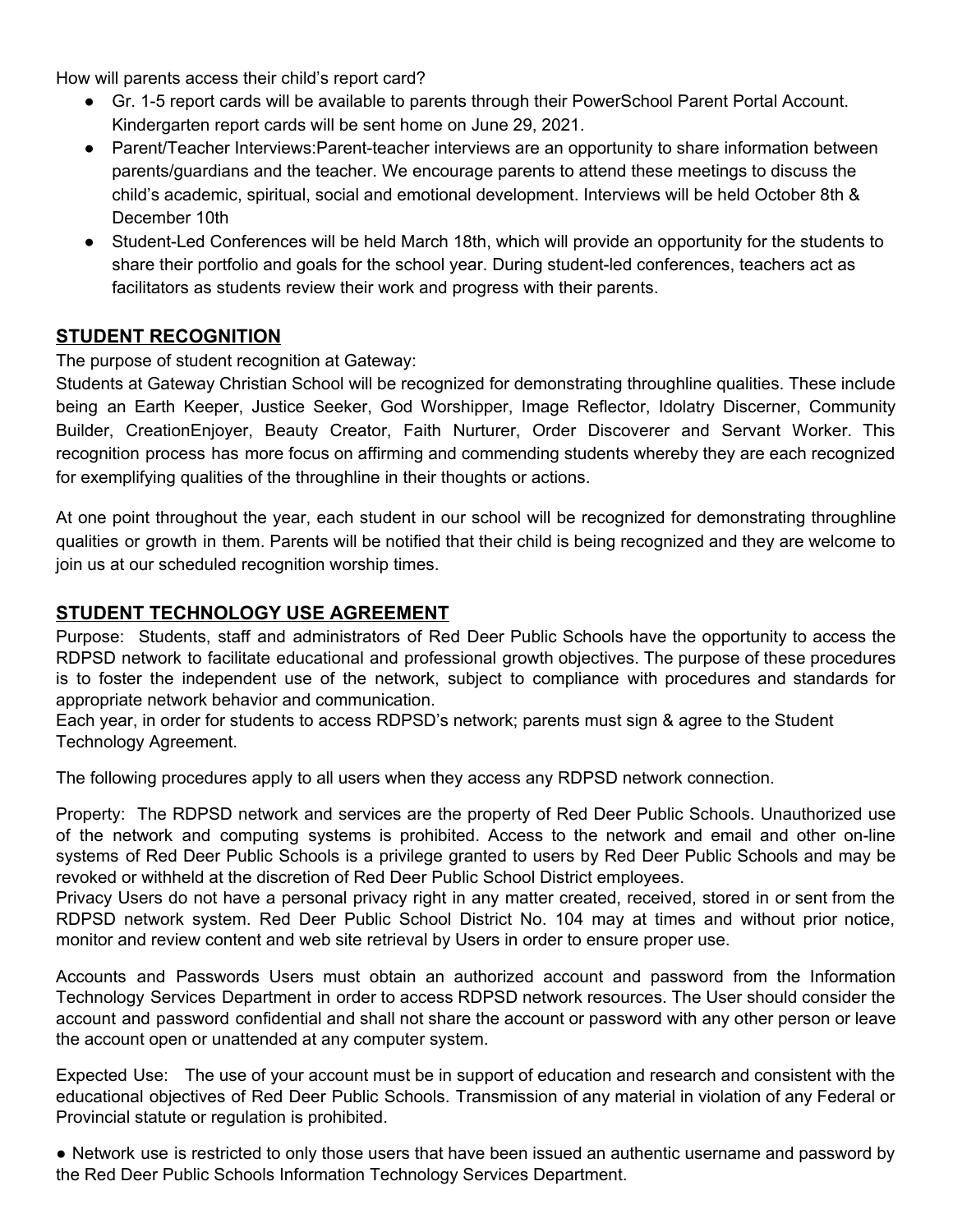● Downloading or transferring copyrighted material to or from any RDPSD computer without the express consent of the copyright owner is a violation of federal law and is expressly prohibited.

● All unauthorized and unlicensed software is prohibited on the RDPSD network.

● Users will not engage in illegal or unethical acts, including the use of network access to plan or carry out any scheme to defraud or to obtain money, or other things of value by false pretenses, promises, or representations; or to damage or destroy computer-based information or information resources.

• Any use of the RDPSD network for receiving or sending disrespectful, defamatory, inaccurate, abusive, obscene, profane, sexually-oriented, threatening, racially offensive or illegal material or other inappropriate activities is strictly prohibited. Individuals are encouraged to report any abuse to the appropriate authorities.

● Use of E-mail and other RDPSD network communications facilities to harass, defame, offend, or to disseminate defamatory, inaccurate, abusive, obscene, profane, sexually oriented, threatening, racially offensive, or illegal material, or otherwise annoy other users of the networks is forbidden. Each user has the responsibility to report all such violations.

● Downloading or transmission of pornographic, obscene or other socially unacceptable materials is strictly prohibited.

● Network users shall not allow any other person to use their password/key or to share their account.

● Any attempt to circumvent system security, guess passwords or in any way gain unauthorized access to local or network resources is forbidden.

● Network users will not knowingly engage in sending messages and files containing any form of digital information or encoding that is likely to result in loss or disruption of the recipient's work or system.

● Network users will not engage in gaining access to any resources, entities or data of others for any purpose without authorization.

● Network users will not engage in activities that are wasteful of network resources or that degrade or disrupt network performance including other networks and systems accessed over the Internet.

● Network users will not engage in plagiarism of information obtained via RDPSD network.

● Network users will not engage in the breaking of confidentiality of any user, revealing personal information such as phone numbers or addresses of others, or otherwise invading the privacy of others over the network.

● Network users will not use the RDPSD network for private or business use or for political purposes.

\* It is Red Deer Public Schools practice to provide full access to the following computing services and systems. A computer account, server access, network access including filtered web access, email, cloud services - Google Apps For Education, and other web 2.0 technologies.

\*We will work to limit multiple students accessing the same device in a day. We are dividing devices into cohorts and/or grade levels and limiting the number of people that contact a device. Devices are cleaned after each individual's use. We recommend bringing personal devices to limit additional contacts throughout the day.

## **SUPERVISION**

Your child's safety is our #1 concern. Please assist us in keeping our students and your children safe.

- 1. Before School: 8:20 8:36 a.m. At crosswalks, bus stops, drop & go areas & at the front of the school (no supervision on the playgrounds)
- 2. Morning Recess: 10:21 10:37 a.m. : Both playgrounds
- 3. Lunch Recess: 11:50 a.m. 12:20 p.m.: Both playgrounds
- 4. After School: 3:14 3:30 p.m. At crosswalks, bus stops, drop & go areas & at the front of the school (no supervision on the playgrounds)
- 5. Please do not drop off you children prior to 8:20 a.m. and pick up your children no later than 3:30 p.m. as there is no adult supervision outside of these times.

#### **TELEPHONES**

If a student needs to use a telephone, they are to ask their teacher and use their classroom phone. Office telephones are not for general student use and are only available for emergencies and then only with the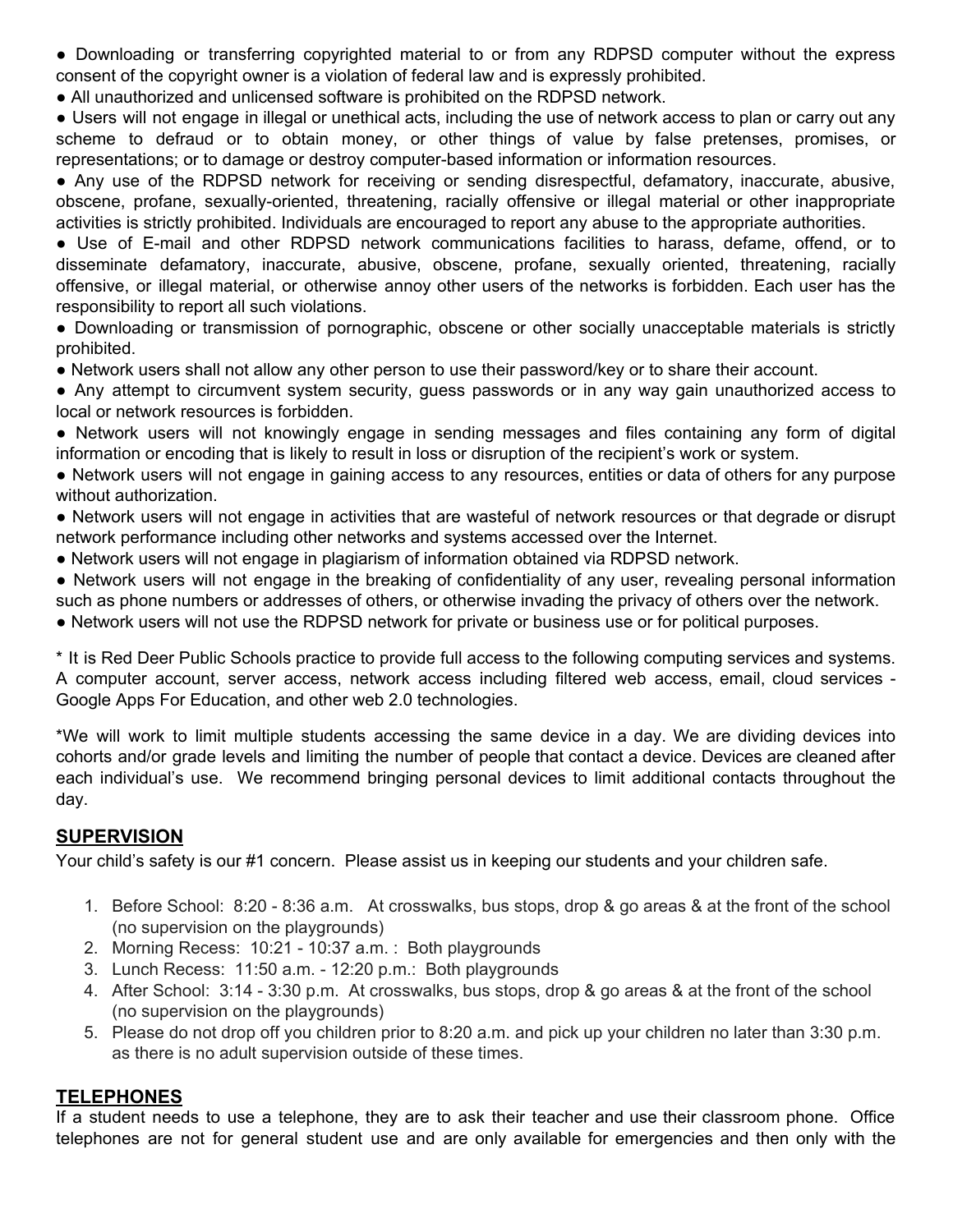permission of the office staff. Please make sure all after school plans are confirmed at home before your children leave for school.

**TEXTBOOKS** will be provided by the school. Students are responsible for all textbooks issued to them. All books are numbered and barcoded and a record of books issued and their condition is kept by the librarians. Students will be charged for lost or damaged books.

**THEFT** may result in a suspension and appropriate restitution must be made.

#### **TRAFFIC FLOW INSIDE SCHOOL**

There is directional signage in halls and stairways to minimize physical interaction. Teachers have taught students about the methods being used in school to minimize risks.

#### **VANDALISM**

In addition to any other consequences, students will be expected to pay the cost of any repairs or replacement of items belonging to the school community or to others that they have damaged. If appropriate, the student may have the opportunity to make the repairs, to replace the item in question or to pay back the school in community service.

#### **VOLUNTEERING (IN RESPONSE TO AHS's ENHANCED HEALTH & SAFETY MEASURES, VISITORS WILL BE VERY LIMITED)**

We value our relationships with our families, but for the month of September, it is important to note that while our buildings are open to students and staff, they will be very limited to the public to minimize risk as much as we can. This will include parents, guardians and any visitors to our schools.

Once restrictions are lifted, we will welcome back our parents/volunteers into our building. We recognize that families have different gifts and talents and we value and appreciate your help in the classroom, on field trips, coaching sports teams and the countless other ways parents/volunteers serve.

#### **● Protocol when guidelines permit volunteers/visitors to the classroom/school:**

All adults who volunteer in a school or at a school-sponsored activity, and who will have opportunity to interact with students during the course of their volunteer service, will need to provide the school with a Police Information Check (formerly known as a Criminal Record Check) and two written references that confirm the suitability of the individual to serve as a school volunteer.

The following forms are available at the school office.

- 1. School Volunteer Registration Form (for you to complete and return to the school).
- 2. Police Information Check Request Form, including a request for a Vulnerable Sector Check (for you to complete and provide to the RCMP when requesting PoliceInformation Check).
- 3. Two Volunteer Reference Forms (for you to use in obtaining references).

A police information check is valid for 5 years from the date obtained.

If you plan to volunteer at more than one school in the Red Deer Public School District, the School Volunteer Registration Form enables you to provide consent for us to share your information and documents with other schools, so that you are not required to obtain more than one set of documents.

Once all the appropriate paperwork has been handed into the office and the principal has approved the volunteer, the volunteer must:

- 1. please sign in/out at the office each visit.
- 2. wear a VISITOR lanyard each visit.

The staff at Gateway Christian School appreciates the willingness, talents and time that parents contribute to helping children succeed at school. Our focus in using volunteers is the children, and we make decisions which will help children in all aspects of their school life. With this focus in mind, we ask that the following be agreed to when parents volunteer in school related activities: